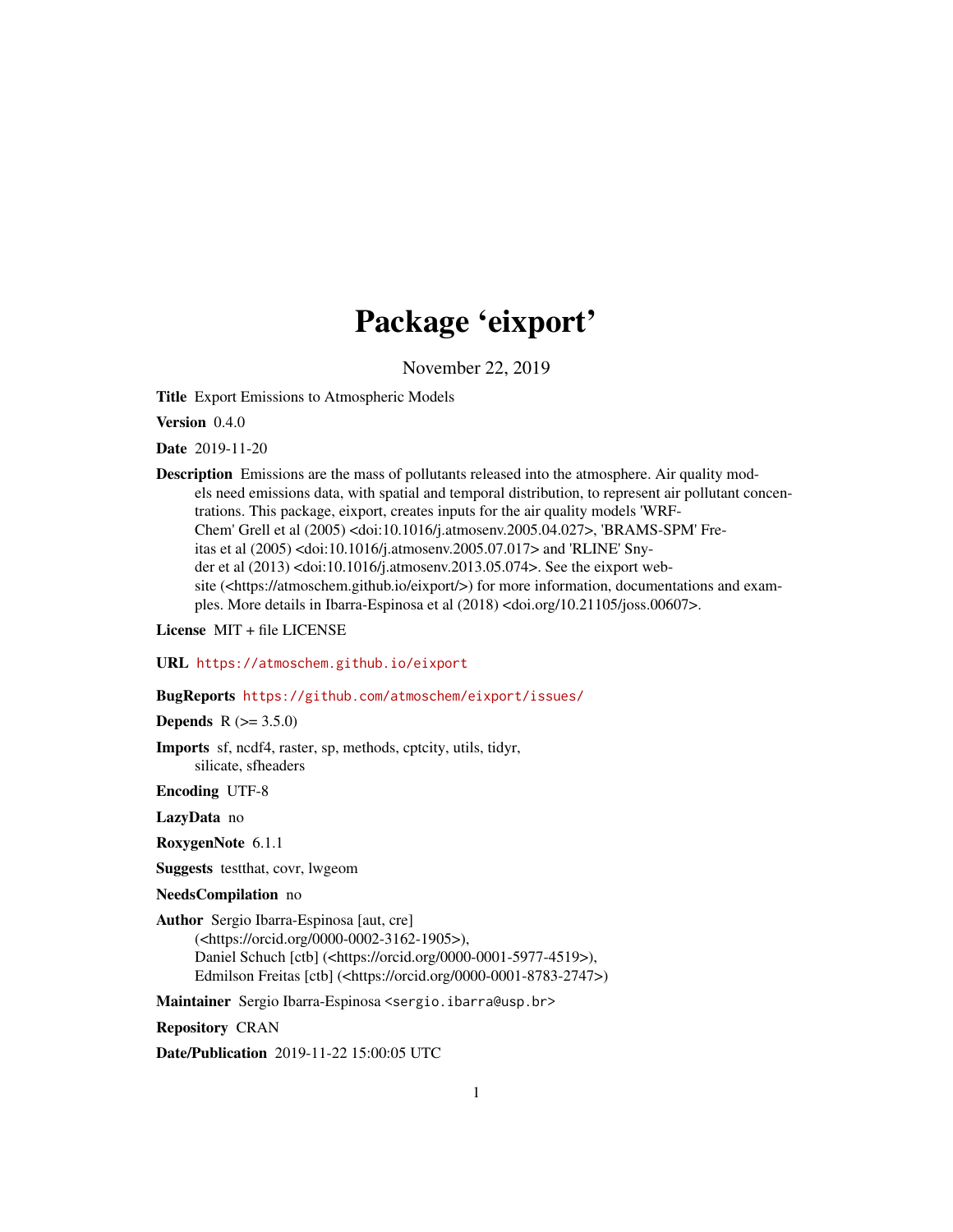# <span id="page-1-0"></span>R topics documented:

| Index | 25             |
|-------|----------------|
|       |                |
|       |                |
|       |                |
|       |                |
|       |                |
|       |                |
|       |                |
|       |                |
|       |                |
|       |                |
|       |                |
|       |                |
|       |                |
|       |                |
|       | -6             |
|       | $\overline{4}$ |
|       |                |
|       |                |
|       |                |

emisco *Emissions from VEIN demo*

# Description

Emissions with units for R-LINE

# Usage

data(emisco)

# Format

A sf object of type LINESTRING with 288 rows and 15 variables:

ldv Light Duty Vehicles (1/h) hdv Heavy Duty Vehicles (1/h) lkm Length of the link (km) ps Peak Speed (km/h) ffs Free Flow Speed (km/h) tstreet Type of street lanes Number of lanes per link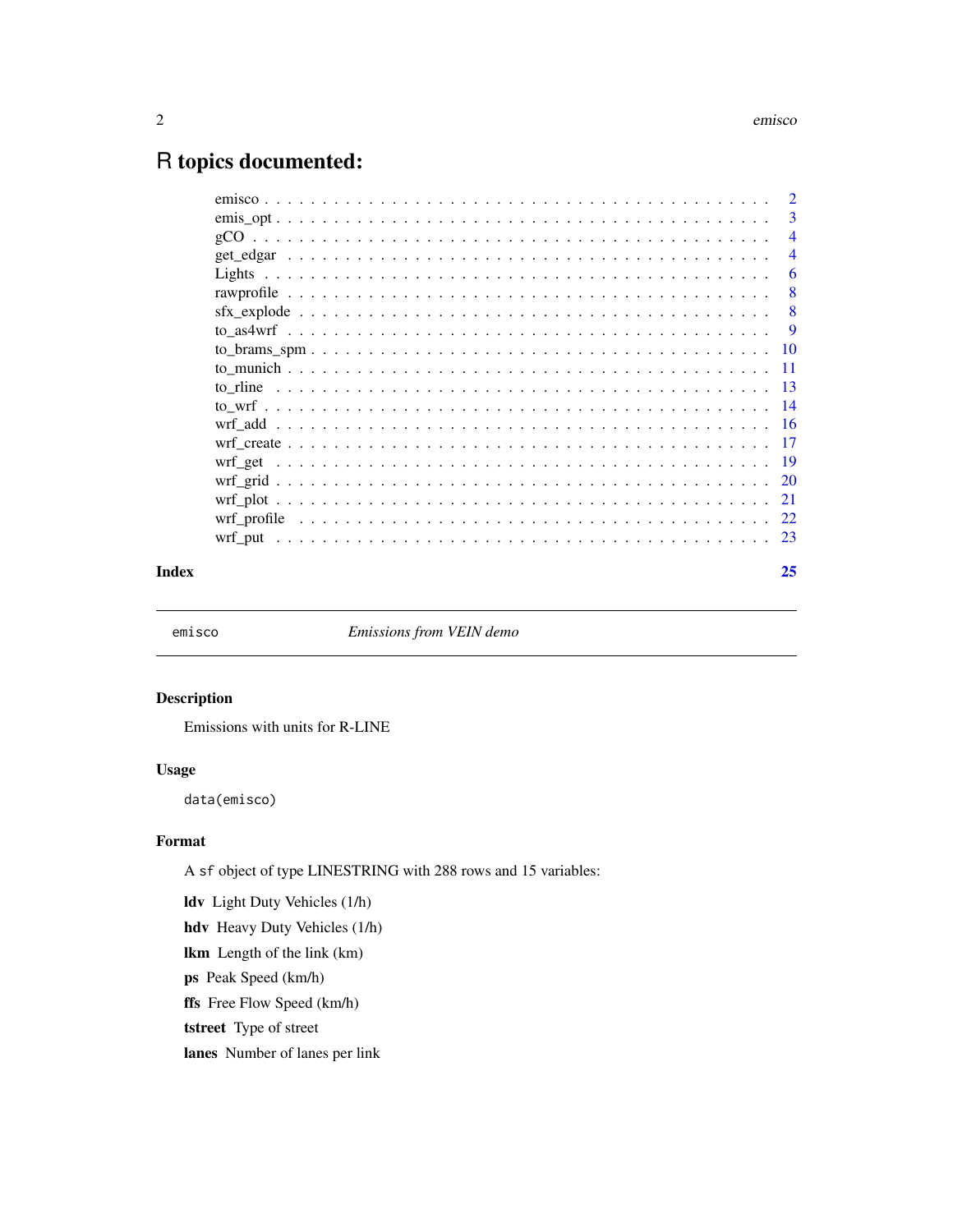#### <span id="page-2-0"></span>emis\_opt 3

capacity Capacity of vehicles in each link (1/h) tmin Time for travelling each link (min) V8 Emissions  $(g/s)$ xmin Initial x coordinates xmax Ending x coordinates ymin Initial y coordinates ymax Ending y coordinates geometry geometry column of the sf object data(emisco)

#### Source

<https://github.com/atmoschem/vein>

<span id="page-2-1"></span>emis\_opt *List of WRF emission species*

# Description

Emission package definitions from WRF 4.0.1, for use in wrf\_create function.

# Usage

data(emis\_opt)

# Format

A list of emision variables names, same number as emis\_opt in namelist.

# Note

look to the number of aerosol of the emis\_opt in WRF domumentation / code.

# Author(s)

Daniel Schuch

# Source

<https://github.com/wrf-model/WRF>

# See Also

[wrf\\_create](#page-16-1)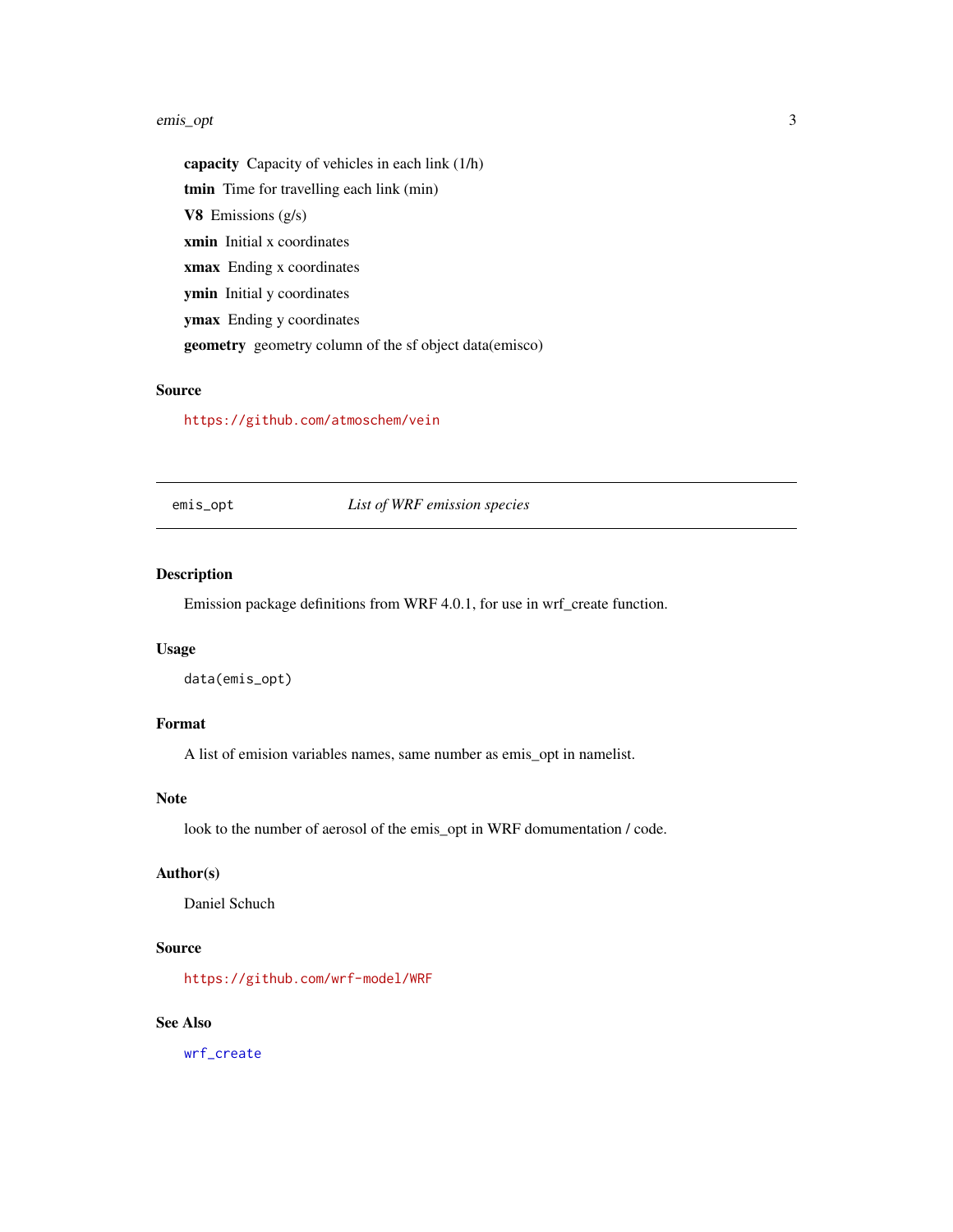#### Examples

```
data(emis_opt)
names(emis_opt)
emis_opt[["eradm"]]
```
gCO *Gridded emissions from VEIN demo*

# Description

Emissions in g/h for morning rush hour.

#### Usage

data(gCO)

# Format

A sf object of lines with 437 rows and 2 variables:

V9 Emissions of CO (g/h) for 08:00-09:00

geometry geometry data(gCO)

# Source

<https://github.com/atmoschem/vein>

<span id="page-3-1"></span>get\_edgar *Download datasets of EDGAR emissions*

# Description

The Emissions Database for Global Atmospheric Research (EDGAR) is a project from the Joint Research Centre. They provide provides global past and present day anthropogenic emissions of greenhouse gases and air pollutants by country and on spatial grid. [get\\_edgar](#page-3-1) provide functions to download any of the EDGAR datasets.

#### Usage

```
get_edgar(dataset = "v432_AP", pol, sector, year, destpath = tempdir(),
  txt = TRUE, return_url = TRUE, copyright = TRUE)
```
<span id="page-3-0"></span>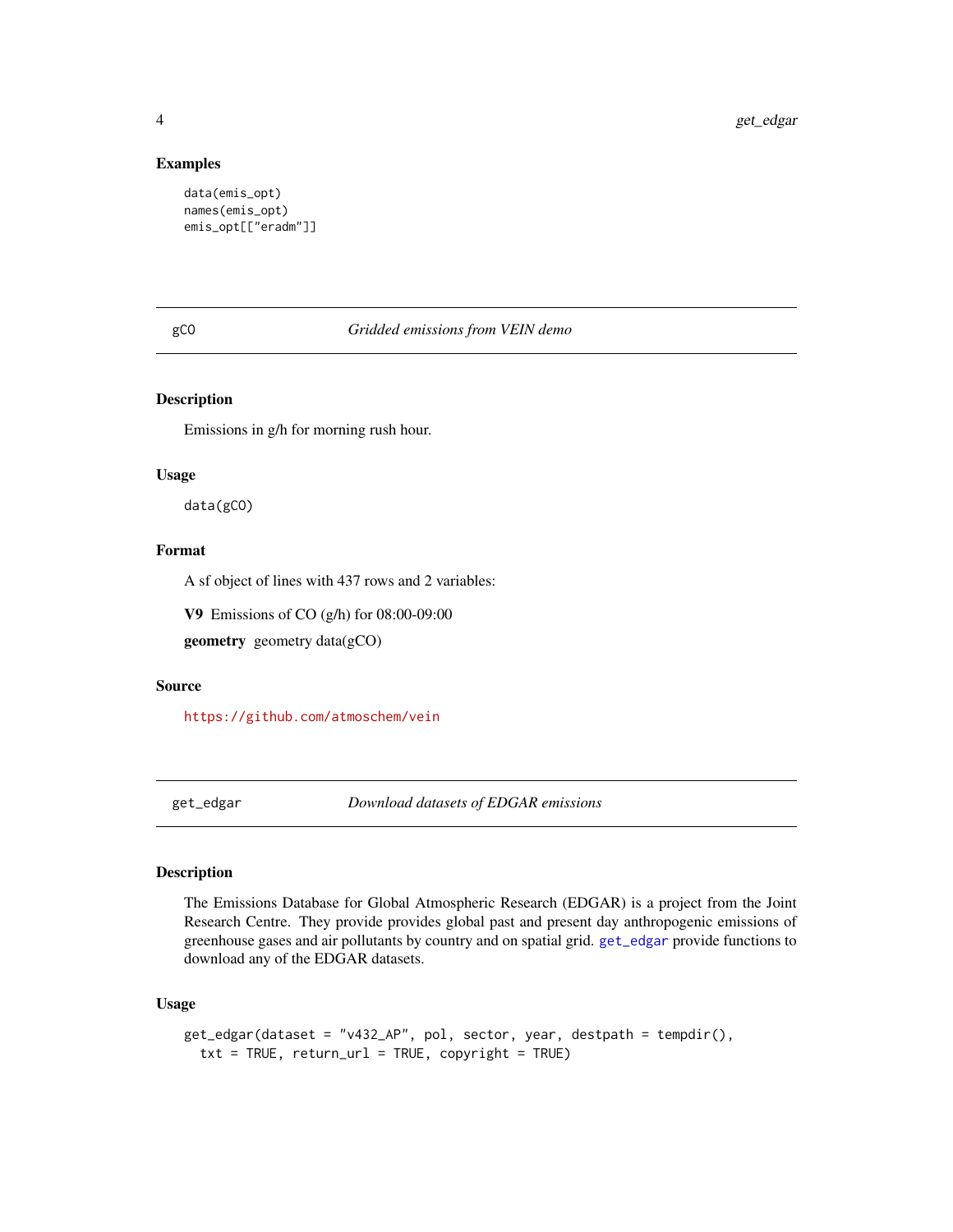#### get\_edgar 5

#### **Arguments**

| dataset    | Character; name of the datasets: "v432", "v432_AP", "v432_VOC_spec", "v4tox2",<br>"htap $v2$ 2" |
|------------|-------------------------------------------------------------------------------------------------|
| pol        | Character; one of the pollutants shown on note.                                                 |
| sector     | Character; one of the sectors shown on note.                                                    |
| year       | Integer; on of the years shown on note.                                                         |
| destpath   | Character: Path to create the directory for downloads datasets                                  |
| txt        | Logical; if TRUE, download data as .txt and untis t/year, if FALSE units are<br>$\mu$ g/m2/s    |
| return_url | Logical; return url?                                                                            |
| copyright  | Logical; to show copyright information.                                                         |

# Value

Downloads data

#### Note

#### I recommend 2 ways:

# 1. include 'sector' and dont include 'pol', which download all pollutants as default

get\_edgar(dataset = "v432\_AP", destpath = tempdir(), sector = c("TRO", "TOTALS"), year = 2012)

# 2. include 'pol' and dont include 'sector', which download all sectors as default

get\_edgar(dataset = "v432\_AP", destpath = tempdir(), pol = c("CO", "NOx"), year = 2012)

| v432                  | CH4, N2O, CO2_excl_short-cycle_org_C, CO2_org_short-cycle_C                                                           |
|-----------------------|-----------------------------------------------------------------------------------------------------------------------|
| $v432$ <sub>-AP</sub> | BC, CO, NH3, NMVOC, NOx, OC, PM10, PM2.5_bio, PM2.5_fossil, SO2                                                       |
|                       | v432_VOC_spec voc1, voc2, voc3, voc3, voc5, voc6, voc7, voc8, bvoc9, voc10. voc11, voc12, voc13, voc14, voc15, voc16, |
| v4tox2                | HG, HG_D, HG_G, HG_P                                                                                                  |
| htap_ $v2_2$          | BC, CO, NH3, NMVOC, NOx, OCm, PM10, PM2.5, SO2                                                                        |

voc11 only 2008

#### References

- v432: Muntean, M., Guizzardi, D., Schaaf, E., Crippa, M., Solazzo, E., Olivier, J.G.J., Vignati, E. Fossil CO2 emissions of all world countries - 2018 Report, EUR 29433 EN, Publications Office of the European Union, Luxembourg, 2018, ISBN 978-92-79-97240-9, doi:10.2760/30158, JRC113738.
- v432\_AP:Crippa, M., Guizzardi, D., Muntean, M., Schaaf, E., Dentener, F., van Aardenne, J. A., Monni, S., Doering, U., Olivier, J. G. J., Pagliari, V., and Janssens-Maenhout, G.: Gridded emissions of air pollutants for the period 1970–2012 within EDGAR v4.3.2, Earth Syst. Sci. Data, 10, 1987–2013, https://doi.org/10.5194/essd-10-1987-2018, 2018.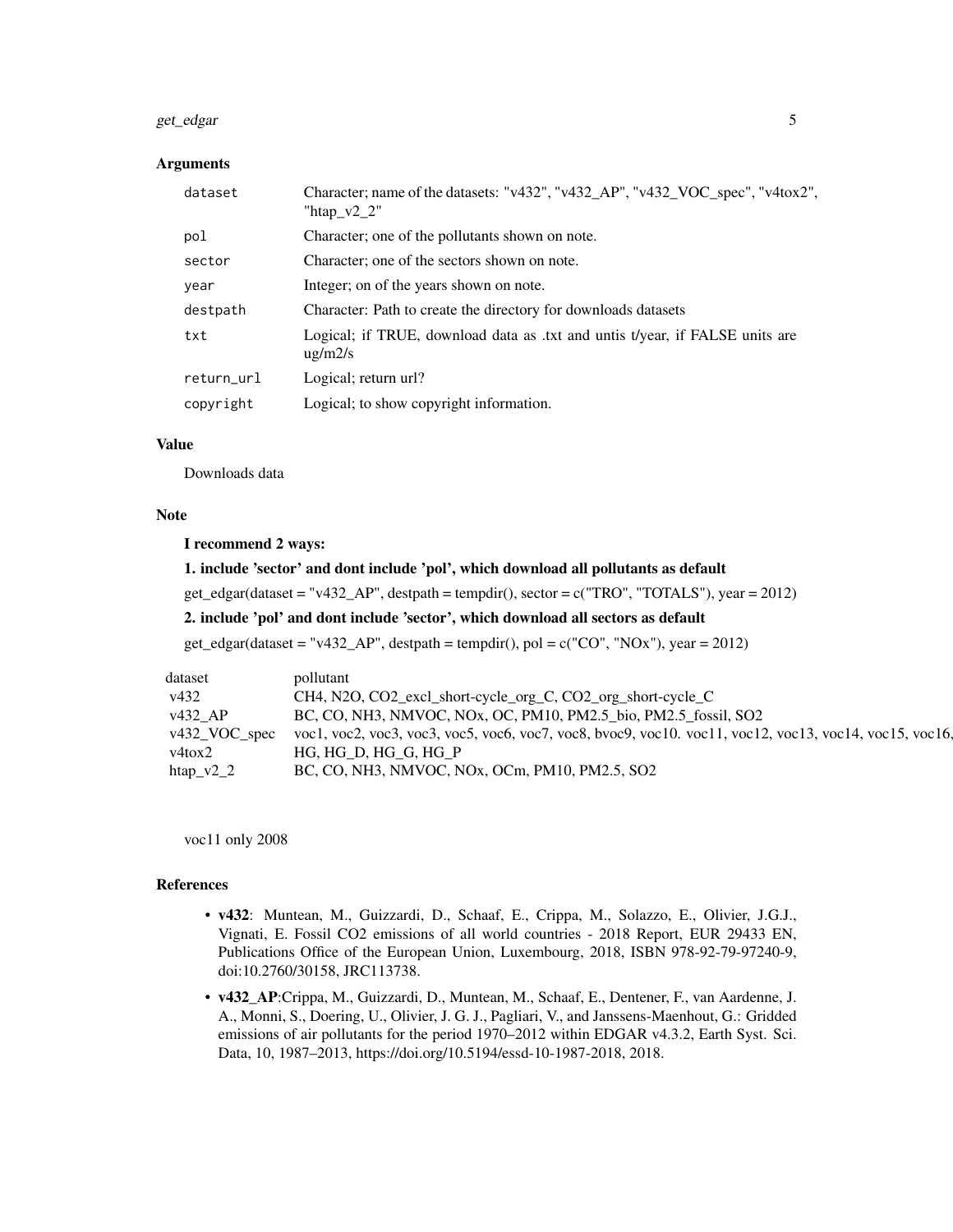- <span id="page-5-0"></span>• v432\_VOC\_spec: Huang, G., Brook, R., Crippa, M., Janssens-Maenhout, G., Schieberle, C., Dore, C., Guizzardi, D., Muntean, M., Schaaf, E., and Friedrich, R.: Speciation of anthropogenic emissions of non-methane volatile organic compounds: a global gridded data set for 1970–2012, Atmos. Chem. Phys., 17, 7683-7701, https://doi.org/10.5194/acp-17-7683-2017, 2017.
- v4tox2: Muntean, M., Janssens-Maenhout, G., Song, S., Giang, A., Selin, N. E., Zhong, H., ... & Schaaf, E. (2018). Evaluating EDGARv4. tox2 speciated mercury emissions expost scenarios and their impacts on modelled global and regional wet deposition patterns. Atmospheric Environment, 184, 56-68.
- htap v2 2: Janssens-Maenhout, G., Crippa, M., Guizzardi, D., Dentener, F., Muntean, M., Pouliot, G., Keating, T., Zhang, Q., Kurokawa, J., Wankmüller, R., Denier van der Gon, H., Kuenen, J. J. P., Klimont, Z., Frost, G., Darras, S., Koffi, B., and Li, M.: HTAP\_v2.2: a mosaic of regional and global emission grid maps for 2008 and 2010 to study hemispheric transport of air pollution, Atmos. Chem. Phys., 15, 11411–11432, https://doi.org/10.5194/acp-15-11411- 2015, 2015.

MNM is MNN for NOx v432\_AP

#### Examples

```
## Not run:
# Download all pollutants for sector TRO
get_edgar(dataset = "v432_AP", destpath = tempdir(),
sector = c("TOTALS"),
year = 2012)
# Download all sectors for pollutant CO
get_edgar(dataset = "v432_AP", destpath = tempdir(),
pol = c("CO"),
year = 2012)
```
## End(Not run)

<span id="page-5-1"></span>Lights *Spatial distribution example*

#### Description

Spatial distribution for vehicular emissions based on an image of persistent lights of the Defense Meteorological Satellite Program (DMSP) for 5 Brazilian states (Sao Paulo, Rio de Janeiro, Mato Grosso, and Santa Catarina e Parana).

# Usage

data(Lights)

#### Format

A matrix of spatial distribution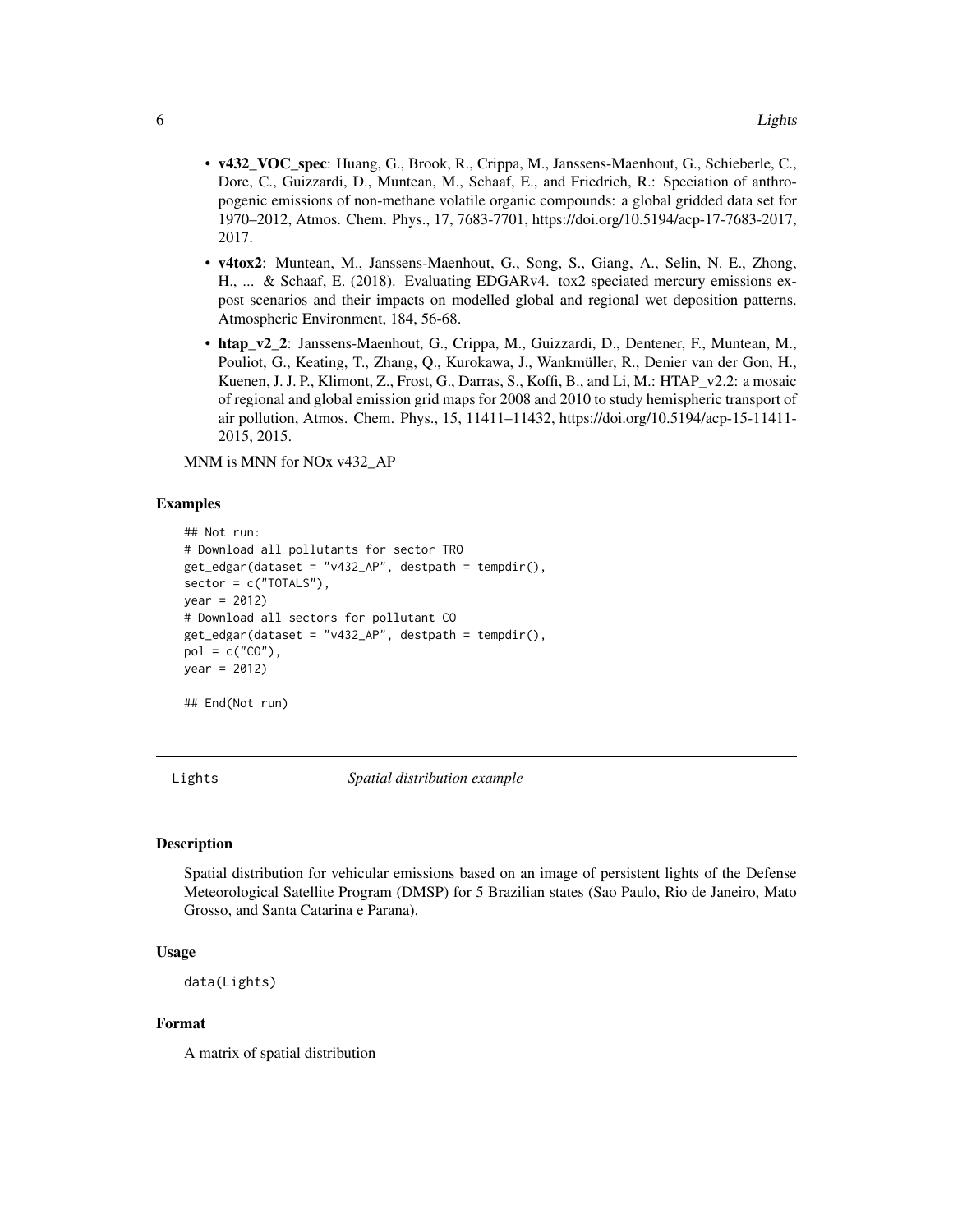#### <span id="page-6-0"></span>Lights **The Community of the Community Community**  $\sim$  7

# Details

[https://en.wikipedia.org/wiki/Defense\\_Meteorological\\_Satellite\\_Program](https://en.wikipedia.org/wiki/Defense_Meteorological_Satellite_Program)

#### Author(s)

Daniel Schuch

# Source

<https://ngdc.noaa.gov/eog/dmsp/downloadV4composites.html>

#### See Also

[to\\_wrf](#page-13-1)

```
## Not run:
dir.create(file.path(tempdir(), "EMISS"))
wrf_create(wrfinput_dir = system.file("extdata", package = "eixport"),
          wrfchemi_dir = file.path(tempdir(), "EMISS"),
         frames_per_auxinput5 = 24)
# get the name of created file
files <- list.files(path = file.path(tempdir(), "EMISS"),
                  pattern = "wrfchemi",
                  full.names = TRUE)
data(Lights)
perfil <- c(0.010760058, 0.005280596, 0.002883553, 0.002666932,
          0.005781312, 0.018412838, 0.051900411, 0.077834636,
          0.067919758, 0.060831614, 0.055852868, 0.052468599,
          0.050938043, 0.051921718, 0.052756244, 0.052820165,
          0.058388406, 0.072855890, 0.075267137, 0.063246412,
          0.042713523, 0.029108975, 0.022091855, 0.015298458)
plot(perfil, ty = "l", col= "purple", xlab = "Hour", main = "Time profile",
   ylab = "Weight", axes = FALSE, xlim = c(0, 24))axis(2)
axis(1, at = c(0, 6, 12, 18, 24),labels = c("00:00","06:00","12:00","18:00","00:00"))
to_wrf(Lights, files[1], total = 1521983, profile = perfil, name = "E_CO")
## End(Not run)
```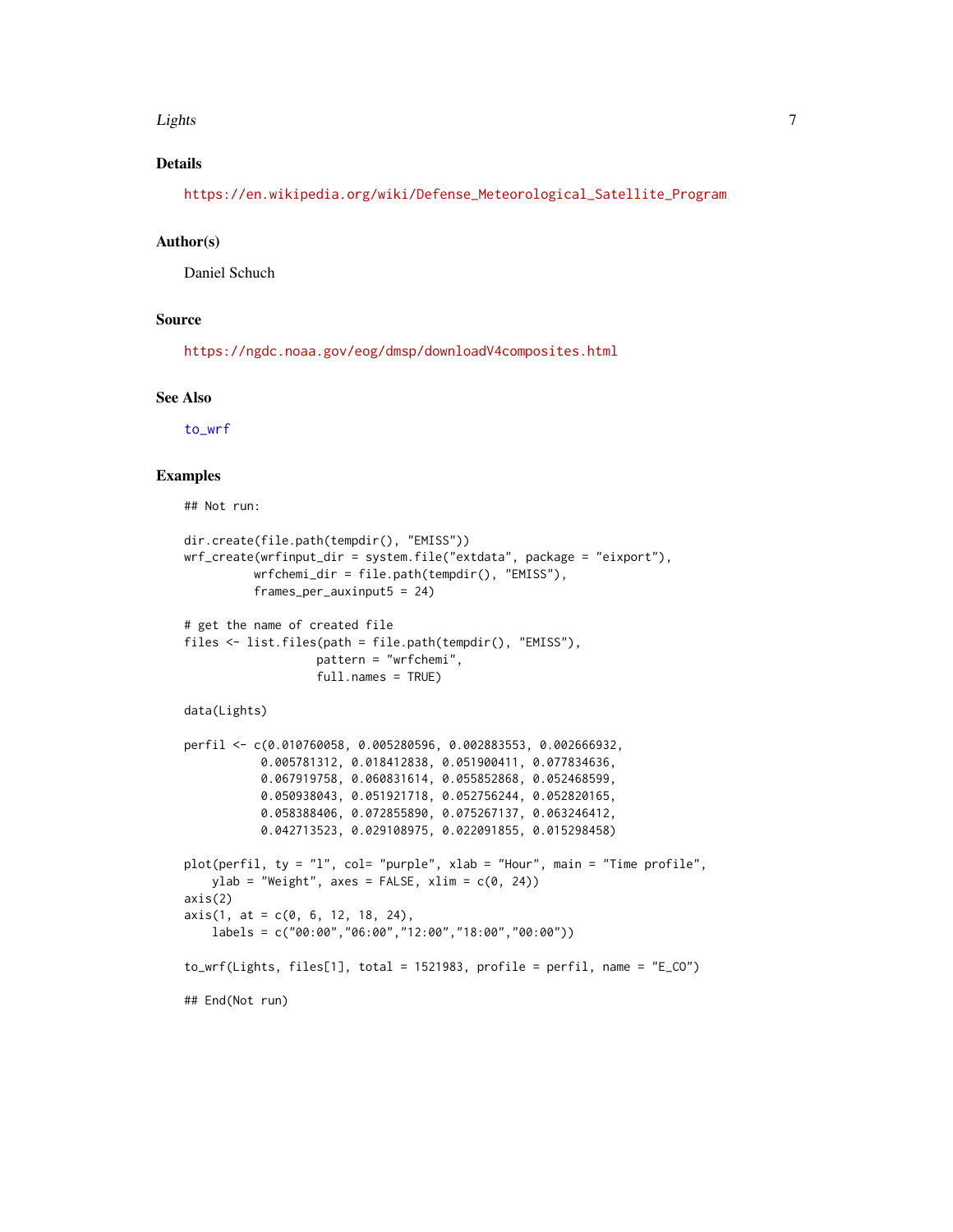<span id="page-7-0"></span>rawprofile *Raw profile*

# Description

Raw profile

# Usage

data(rawprofile)

# Format

A matrix with 1 column and 168 rows data(rawprofile)

<span id="page-7-1"></span>sfx\_explode *splits line by vertex*

# Description

[sfx\\_explode](#page-7-1) splits line by vertex

# Usage

sfx\_explode(x, ...)

# Arguments

| X       | spatial lines. |
|---------|----------------|
| $\cdot$ | ignored        |

# Value

spatial lines

# Author(s)

Michael Summer githu[bdot/](#page-0-0)hypertidy/silicate/issues/102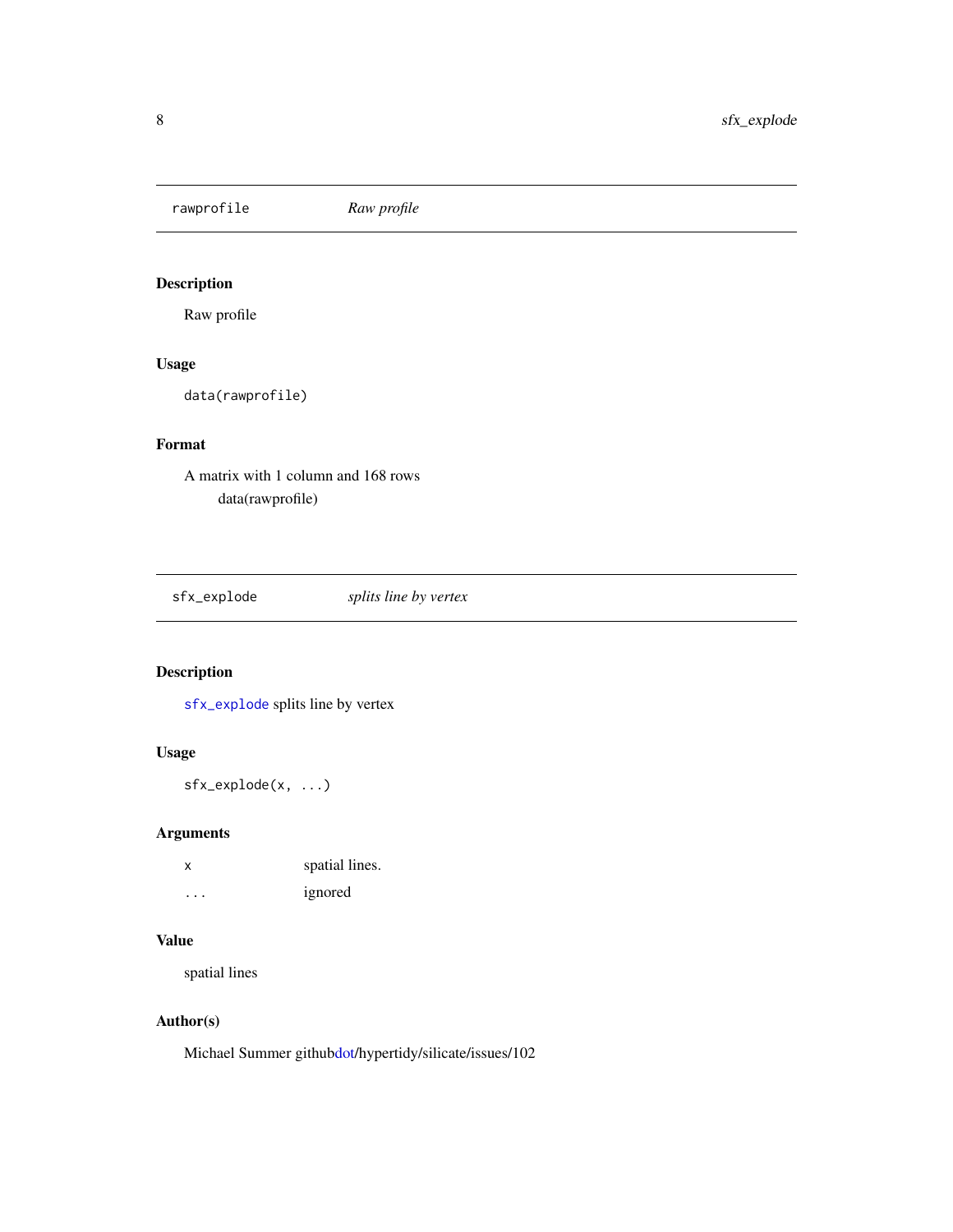#### <span id="page-8-0"></span>to\_as4wrf 9

# Examples

```
{
# Do not run
data(emisco)
emisco <- emisco[1:100, "V8"]
dfco <- sfx_explode(emisco)
etm <- to_munich(sdf = dfco)
names(etm)
class(etm)
head(etm$Emissions)
head(etm$Street)
write.table(x = etm$Emissions, file = paste0(tempfile(), "_Emissions.txt"),
row.names = FALSE, sep = " ", quote = FALSE)
write.table(x = etm$Street, file = paste0(tempfile(), "_Street.txt"),
row.names = FALSE, sep = " ", quote = FALSE)
}
```
to\_as4wrf *Generates emissions dataframe to generate WRF-Chem inputs*

# Description

to\_as4wrf returns a dataframes with columns lat, long, id, pollutants, local time and GMT time. This dataframe has the proper format to be used with WRF assimilation system: "Another Asimilation System 4 WRF (AAS4WRF)" as published by Vera-Vala et al (2016)

# Usage

 $to$ <sub>\_as4wrf(sdf, nr = 1, dmyhm, tz, crs = 4326, islist)</sub>

# Arguments

| sdf    | Gridded emissions, which can be a SpatialPolygonsDataFrame, or a list of Spa-<br>tialPolygonsDataFrame, or a sf object of "POLYGON". The user must enter<br>a list with 36 SpatialPolygonsDataFrame with emissions for the mechanism<br>CBMZ. When there are no emissions available, the SpatialPolygonsDataFrame<br>must contain 0. |
|--------|--------------------------------------------------------------------------------------------------------------------------------------------------------------------------------------------------------------------------------------------------------------------------------------------------------------------------------------|
| nr     | Number of repetitions of the emissions period                                                                                                                                                                                                                                                                                        |
| dmyhm  | String indicating Day Month Year Hour and Minute in the format "d-m-Y H:M"<br>e.g.: "01-05-2014 00:00" It represents the time of the first hour of emissions in<br>Local Time                                                                                                                                                        |
| tz     | Time zone as required in for function as . POSIXct                                                                                                                                                                                                                                                                                   |
| crs    | Coordinate reference system, e.g: "+init=crs:4326". Used to transform the co-<br>ordinates of the output                                                                                                                                                                                                                             |
| islist | logical value to indicate if sdf is a list or not                                                                                                                                                                                                                                                                                    |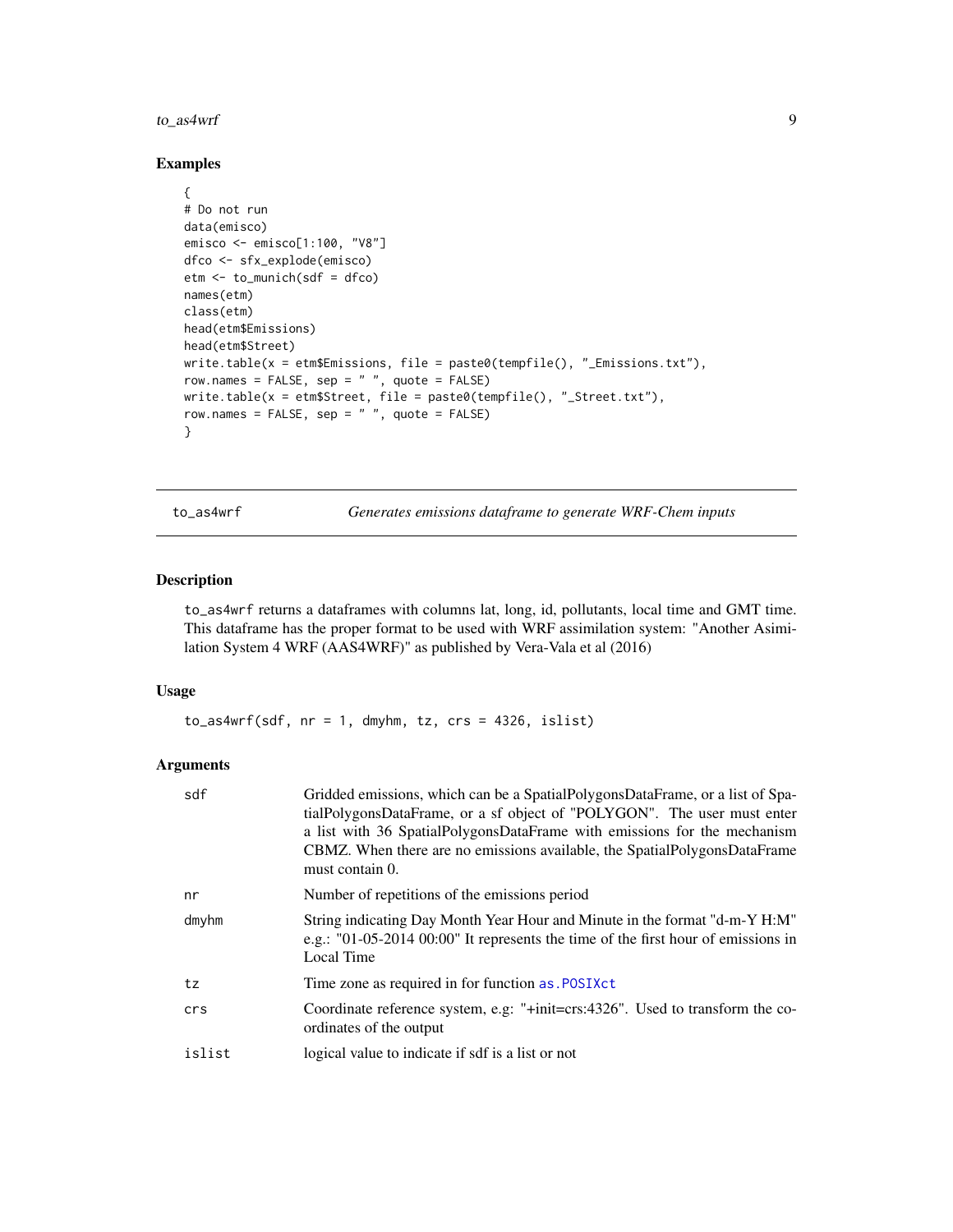#### <span id="page-9-0"></span>Value

data-frame of gridded emissions g/h

# Note

The user must produce a text file with the data-frame resulting of this function. Then, use this file with the NCL script AAS4WRF.ncl

The reference of the emissions assimilation system is Vara-Vela, A., Andrade, M. F., Kumar, P., Ynoue, R. Y., and Munoz, A. G.: Impact of vehicular emissions on the formation of fine particles in the Sao Paulo Metropolitan Area: a numerical study with the WRF-Chem model, Atmos. Chem. Phys., 16, 777-797, doi:10.5194/acp-16-777-2016, 2016. A good website with timezones is http://www.timezoneconverter.com/cgi-bin/tzc The crs is the same as used by [sp](#page-0-0) package It returns a dataframe with id,, long, lat, pollutants, time\_lt, time\_utc and day-UTC-hour (dutch) The pollutants for the CBMZ are: e\_so2, e\_no, e\_ald, e\_hcho, e\_ora2, e\_nh3 e\_hc3, e\_hc5, e\_hc8, e\_eth, e\_co, e\_ol2, e\_olt, e\_oli, e\_tol, e\_xyl, e\_ket e\_csl, e\_iso, e\_no2, e\_ch3oh, e\_c2h5oh, e\_pm25i, e\_pm25j, e\_so4i, e\_so4j e\_no3i, e\_no3j, e\_orgi, e\_orgj, e\_eci, e\_ecj, e\_so4c, e\_no3c, e\_orgc, e\_ecc

# See Also

[wrf\\_create](#page-16-1) [to\\_wrf](#page-13-1)

#### Examples

```
{
data(gCO)
df \le to_as4wrf(sdf = gCO, dmyhm = "29-04-2018 00:00",
               tz = "America/Sao_Paulo")
head(df)
df2 <- to_as4wrf(sdf = list(co = gCO, pm = gCO), dmyhm = "29-04-2018 00:00",
               tz = "America/Sao_Paulo")
head(df2)
}
```
to\_brams\_spm *Inputs for BRAMS-SPM*

# Description

Create inputs for BRAMS-SPM. The inputs consist of a data-frame or a list of data-frames with daily emissions (mol/day), lat, long. Also, including a functions describing the hourly profile.

#### Usage

to\_brams\_spm(sdf, epsg = 4326)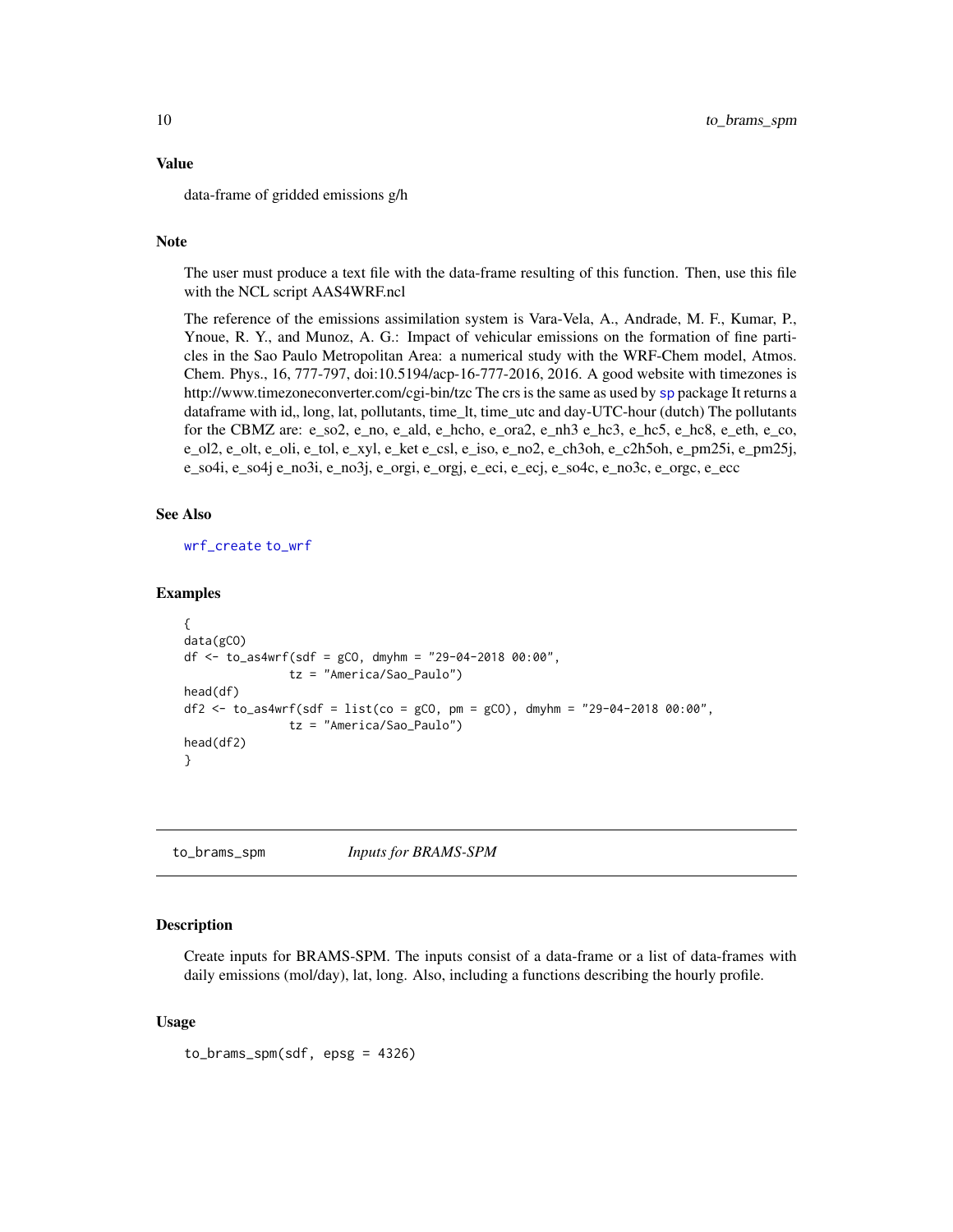#### <span id="page-10-0"></span>to\_munich 11

#### Arguments

| sdf  | Grid emissions, which can be a SpatialPolygonsDataFrame or polygon grid class<br>sf' including the hourly emissions in mol/h for 24 hours. The object can also<br>be a list of objects SpatialPolygonsDataFrame or Spatial Features polygon grid<br>class 'sf'. |
|------|-----------------------------------------------------------------------------------------------------------------------------------------------------------------------------------------------------------------------------------------------------------------|
| epsg | Coordinate reference system, e.g. "4326". Used to transform the coordinates of<br>the output.                                                                                                                                                                   |

# Value

data-frame of daily gridded emissions, lat, long and a message with function.

#### Note

When the input is class 'Spatial', they are converted to 'sf'. If the input is a data-frame, the output is a data-frame. If the input is a list, the output is a list.

# Author(s)

Sergio Ibarra and Edmilson Freitas

# References

SPM BRAMS: FREITAS, E. MARTINS, L., SILVA, P. and ANDRADE, M. A simple photochemical module implemented in rams for tropospheric ozone concentration forecast in the metropolitan area of são paulo, brazil: Coupling and validation. Atmospheric Environment, Elsevier, n. 39, p. 6352–6361, 2005.

#### Examples

```
## Not run:
data(gCO)
df1 \le to_brams_spm(sdf = gCO, epsg = 4326)
head(df1)
df2 \leq -\text{to_lbrams_spm} (sdf = list(co = gCO, pm = gCO), epsg = 4326)lapply(df2, head)
## End(Not run)
```
<span id="page-10-1"></span>to\_munich *Export emissions to Model of Urban Network of Intersecting Canyons and Highways (MUNICH)*

# Description

[to\\_munich](#page-10-1) Export spatial emissions objects according the format required by MUNICH. This function was designed to read street emissions from VEIN by it can be used to read any other.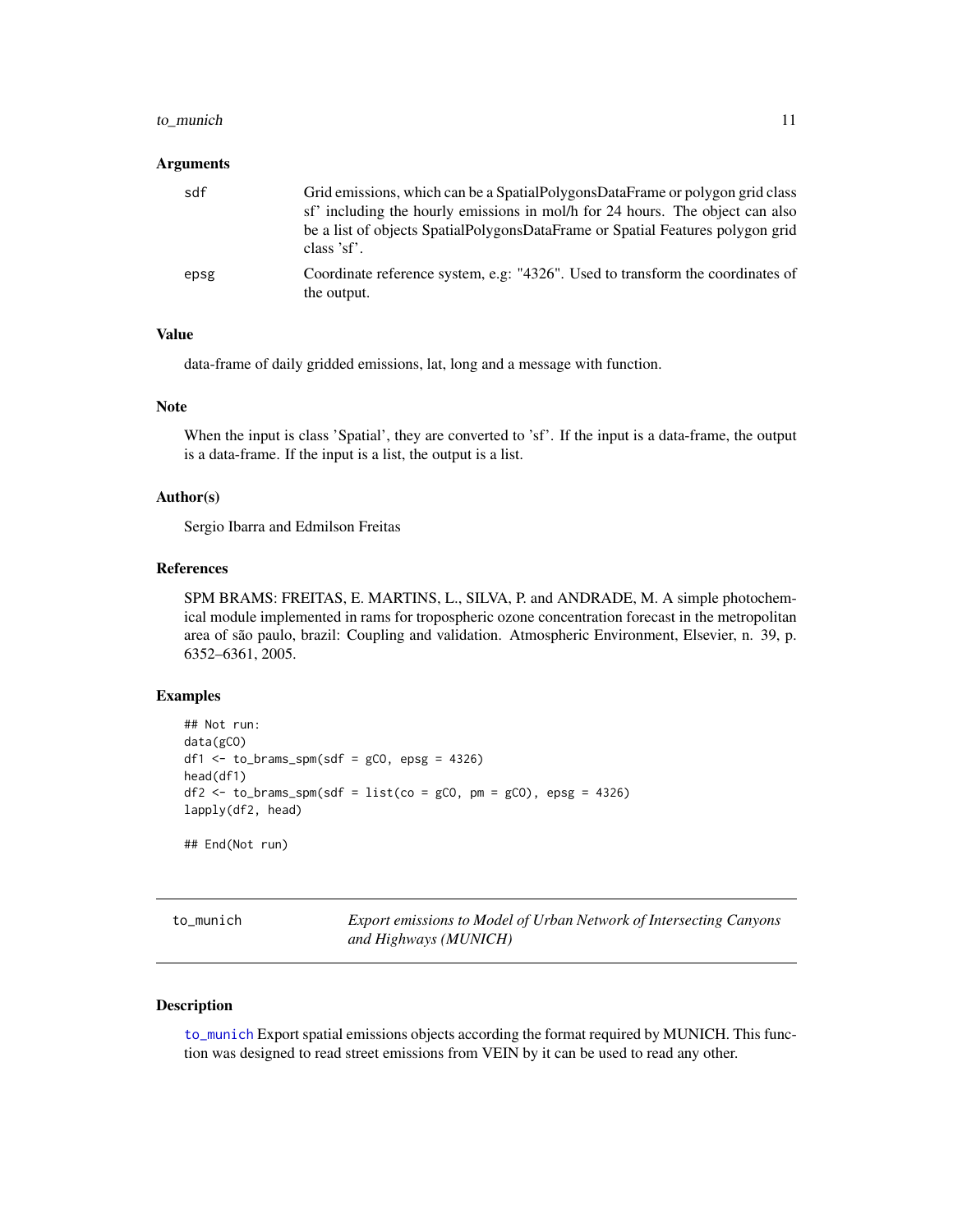# Usage

to\_munich(sdf, idbrin, typo, width, height, crs = 4326)

#### Arguments

| Street Emissions object class 'sf' LINESTRING or "SpatialLinesdataFrame".<br>The columns are the emissions. |
|-------------------------------------------------------------------------------------------------------------|
| Integer; id.                                                                                                |
| Integer; id2.                                                                                               |
| Integer; width.                                                                                             |
| Integer; heigth.                                                                                            |
| Numeric; Coordenade Reference System with default value of 4326.                                            |
|                                                                                                             |

#### Value

A list with a data frame with columns "i", "idbrin", "typo", "xa", "ya", "xb", "yb" and the pollutants; and another data.frame with "i", "length" (m), "width" (with value 0) and "height" (with value 0). Width and height must be obtained by the user.

# Note

The user must ensure that the spatial object has one line feature per vertex and lines with more than one vertex must be previously splitted.

#### References

Kim, Y., Wu, Y., Seigneur, C., and Roustan, Y.: Multi-scale modeling of urban air pollution: development and application of a Street-in-Grid model (v1.0) by coupling MUNICH (v1.0) and Polair3D (v1.8.1), Geosci. Model Dev., 11, 611-629, https://doi.org/10.5194/gmd-11-611-2018, 2018.

```
{
# Do not run
data(emisco)
dfco <- emisco[1:1000,"V8"]
etm <- to_munich(sdf = dfco)
names(etm)
class(etm)
head(etm$Emissions)
head(etm$Street)
write.table(x = etm$Emissions, file = paste0(tempfile(), "_Emissions.txt"),
row.names = FALSE, sep = " ", quote = FALSE)
write.table(x = etm$Street, file = paste0(tempfile(), "_Street.txt"),
row.names = FALSE, sep = " ", quote = FALSE)
}
```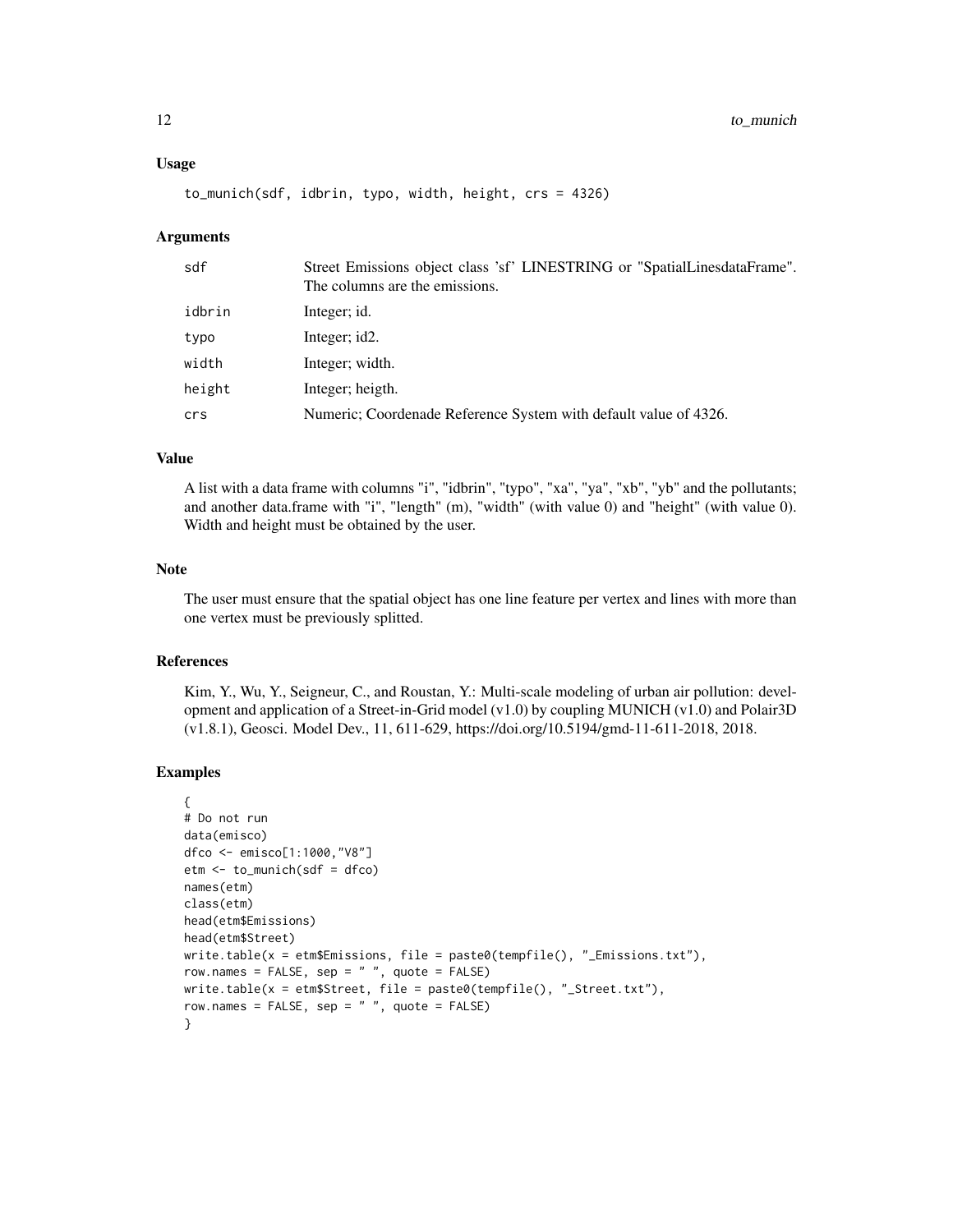<span id="page-12-0"></span>

# Description

Export emissions object according to format of file 'Sources.txt' of the model R-LINE

# Usage

to\_rline(X\_b, Y\_b, Z\_b, X\_e, Y\_e, Z\_e, dCL, sigmaz0, lanes, Emis, Hw1, dw1, Hw2, dw2, Depth, Wtop, Wbottom, experimental = FALSE)

# Arguments

| $X_b$           | initial x coordinates.                                                                    |
|-----------------|-------------------------------------------------------------------------------------------|
| $Y_b$           | initial y coordinates.                                                                    |
| $Z_b$           | initial meters above sea level (m).                                                       |
| $X_e$           | final x coordinates.                                                                      |
| $Y_e$           | final y coordinates.                                                                      |
| $Z_e$           | final meters above sea level (m).                                                         |
| dCL             | offset distance for each source relative to the centerline.                               |
| sigmaz0         | vertical dispersion (m).                                                                  |
| lanes           | number of lanes at each street.                                                           |
| Emis            | Column with the emissions whose unit must be g/ms.                                        |
| Hw1             | Height of the barrier $1$ (m).                                                            |
| dw1             | Distance to barrier $1$ (m).                                                              |
| Hw <sub>2</sub> | height of the barrier $2 \,$ (m).                                                         |
| dw <sub>2</sub> | Distance to barrier $2 \, \text{(m)}$ .                                                   |
| Depth           | Depth of the depression. USed for depressed roadway (m).                                  |
| Wtop            | width of the opening at the top of the depression (m).                                    |
| Wbottom         | width of the roadway at the bottom of the depression (m).                                 |
| experimental    | Boolean argument to denote the use of the experimental features (TRUE) or not<br>(FALSE). |

# Value

Data frame with format for R-LINE model.

# Note

Michelle G. Snyder, Akula Venkatram, David K. Heist, Steven G. Perry, William B. Petersen, Vlad Isakov, RLINE: A line source dispersion model for near-surface releases, In Atmospheric Environment, Volume 77, 2013, Pages 748-756, ISSN 1352-2310, https://doi.org/10.1016/j.atmosenv.2013.05.074.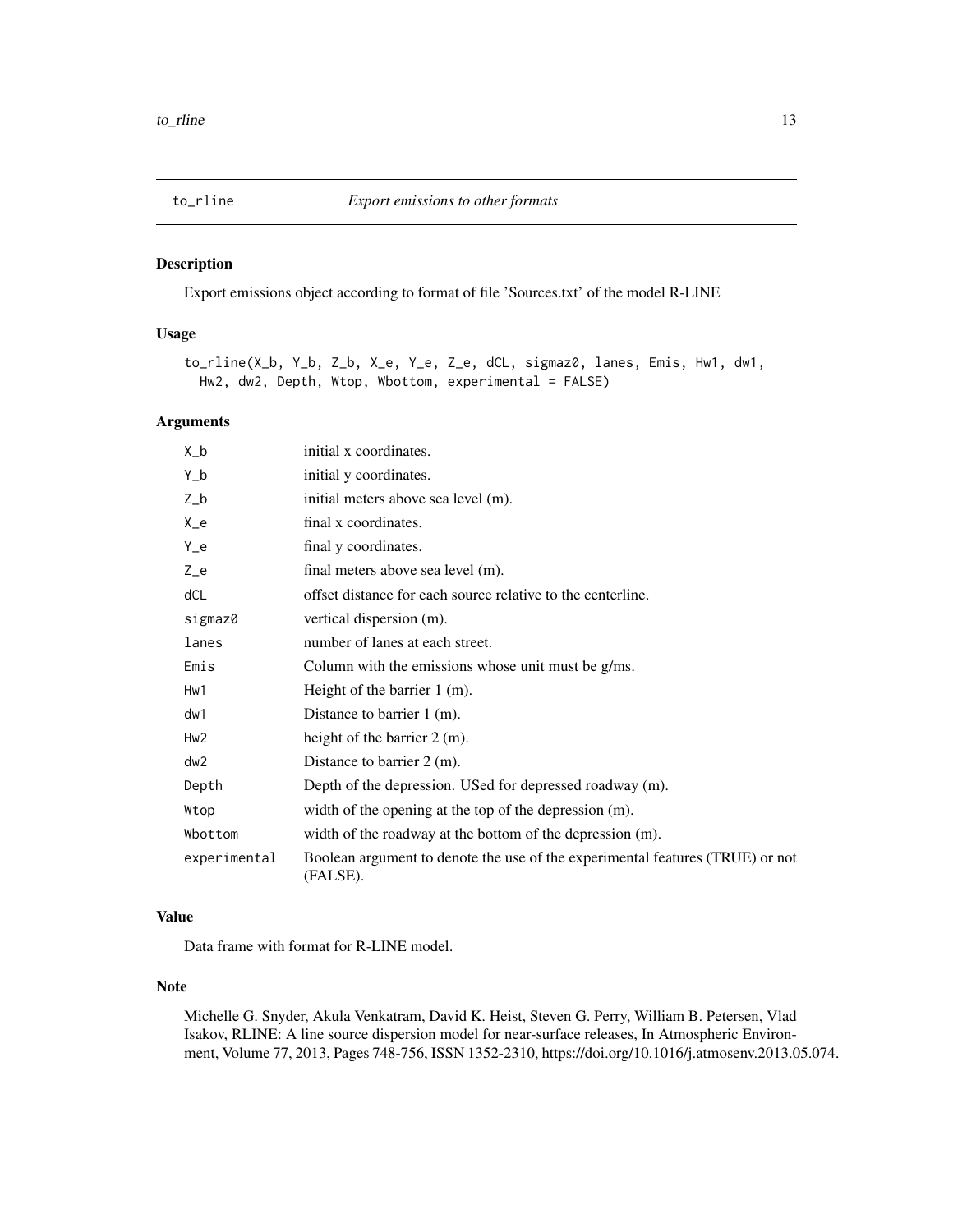# Examples

```
## Not run:
# Do not run
data(emisco)
Source <- to_rline(X_b = emisco$xmin,
               Y_b = emisco$ymin,
               Z_b = 0,
               X_e = emisco$xmin,
               Y_e = emisco$ymin,
               Z_e = 0,
               dCL = 0,
               Emis = emisco$V8,
               sigmaz0 = 2,
               lanes = emisco$lanes)
head(Source)
write.table(x = Source, file = paste0(tempdir(), "/Sources.txt"),
row.names = FALSE, sep = " ", quote = FALSE)
## End(Not run)
```
<span id="page-13-1"></span>to\_wrf *Combine total/spatial/temporal/split and write emission to file*

# Description

Function to expand, split and write emissions. The input is expanded into time by profile and split between variables with diferent weights.

# Usage

```
to_wrf(POL, file = file.choose(), name = NA, total = NA, norm = F,
 profile = 1, weights = 1, verbose = T)
```
# Arguments

| <b>POL</b> | matrix or array of emissions of spatial weights         |
|------------|---------------------------------------------------------|
| file       | emission file name                                      |
| name       | species to be write                                     |
| total      | total of emited species (modifier)                      |
| norm       | if the spatial weights need to be normalized (modifier) |
| profile    | temporal profile to expand the emissions (modifier)     |
| weights    | weight of each species (modifier)                       |
| verbose    | display additional information                          |

<span id="page-13-0"></span>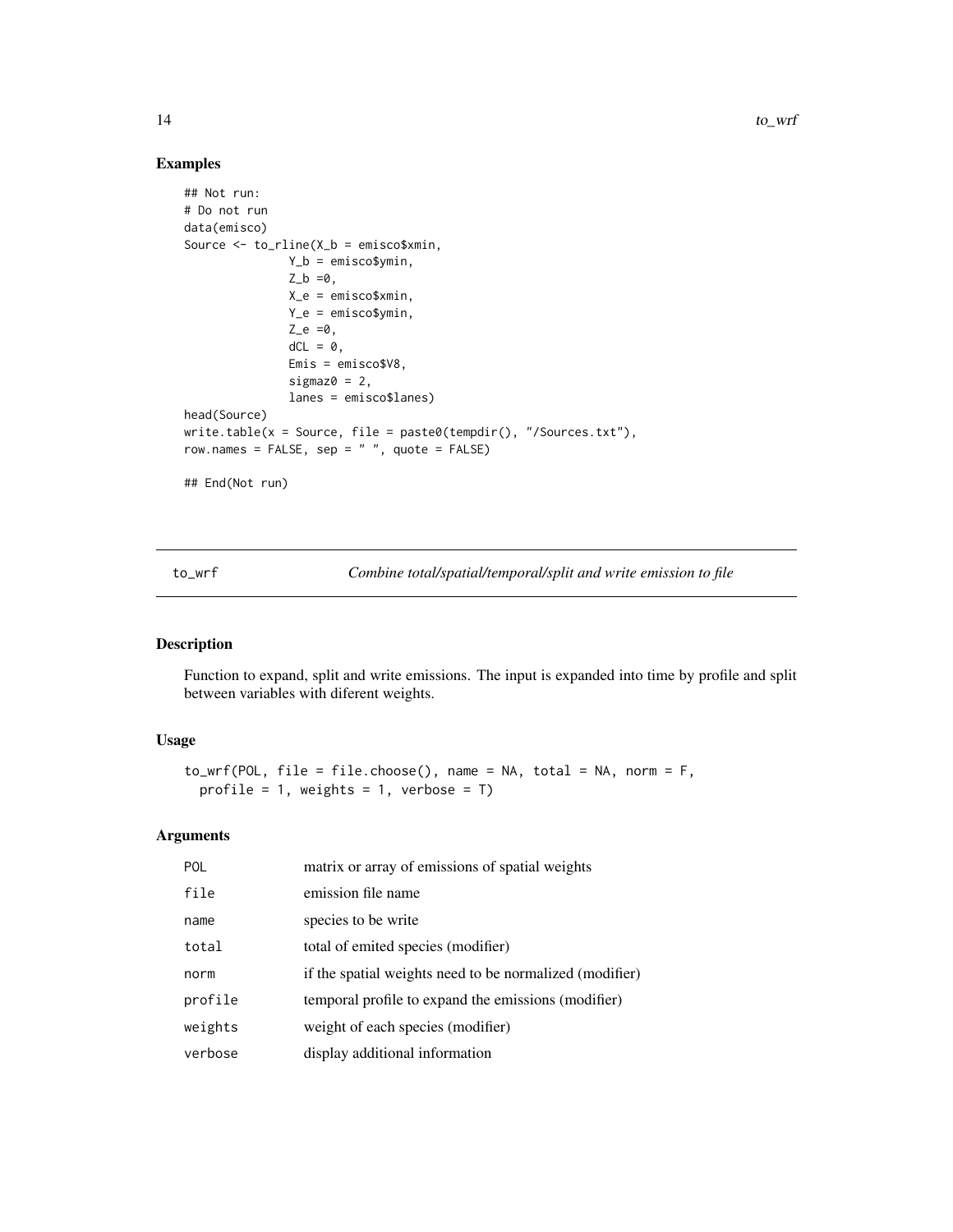#### <span id="page-14-0"></span> $\frac{15}{15}$

# Note

length(profile) must be the number of times in the emission file (value of frames\_per\_auxinput5 if wrf\_create() was used to create this file).

total is an additional way to calculate or correct the total emissions

sum(profile) = 1 and sum(weights) = 1 to conserve mass

names and weights must have the same length

#### Author(s)

Daniel Schuch

# See Also

[wrf\\_create,](#page-16-1) [wrf\\_get](#page-18-1),[wrf\\_profile](#page-21-1) and [wrf\\_plot](#page-20-1)

```
## Not run:
dir.create(file.path(tempdir(), "EMISS"))
wrf_create(wrfinput_dir = system.file("extdata", package = "eixport"),
          wrfchemi_dir = file.path(tempdir(), "EMISS"),
          frames_per_auxinput5 = 24)
# get the name of created file
files <- list.files(path = file.path(tempdir(), "EMISS"),
                   pattern = "wrfchemi",
                   full.names = TRUE)
data(Lights)
perfil <- c(0.010760058, 0.005280596, 0.002883553, 0.002666932,
            0.005781312, 0.018412838, 0.051900411, 0.077834636,
            0.067919758, 0.060831614, 0.055852868, 0.052468599,
            0.050938043, 0.051921718, 0.052756244, 0.052820165,
            0.058388406, 0.072855890, 0.075267137, 0.063246412,
            0.042713523, 0.029108975, 0.022091855, 0.015298458)
plot(perfil, ty = "1", col= "purple", xlab = "Hour", main = "Time profile",
   ylab = "Weight", axes = FALSE, xlim = c(0, 24))
axis(2)
axis(1, at = c(0, 6, 12, 18, 24),labels = c("00:00","06:00","12:00","18:00","00:00"))
to_wrf(Lights, files[1], total = 1521983, profile = perfil, name = "E_CO")
## End(Not run)
```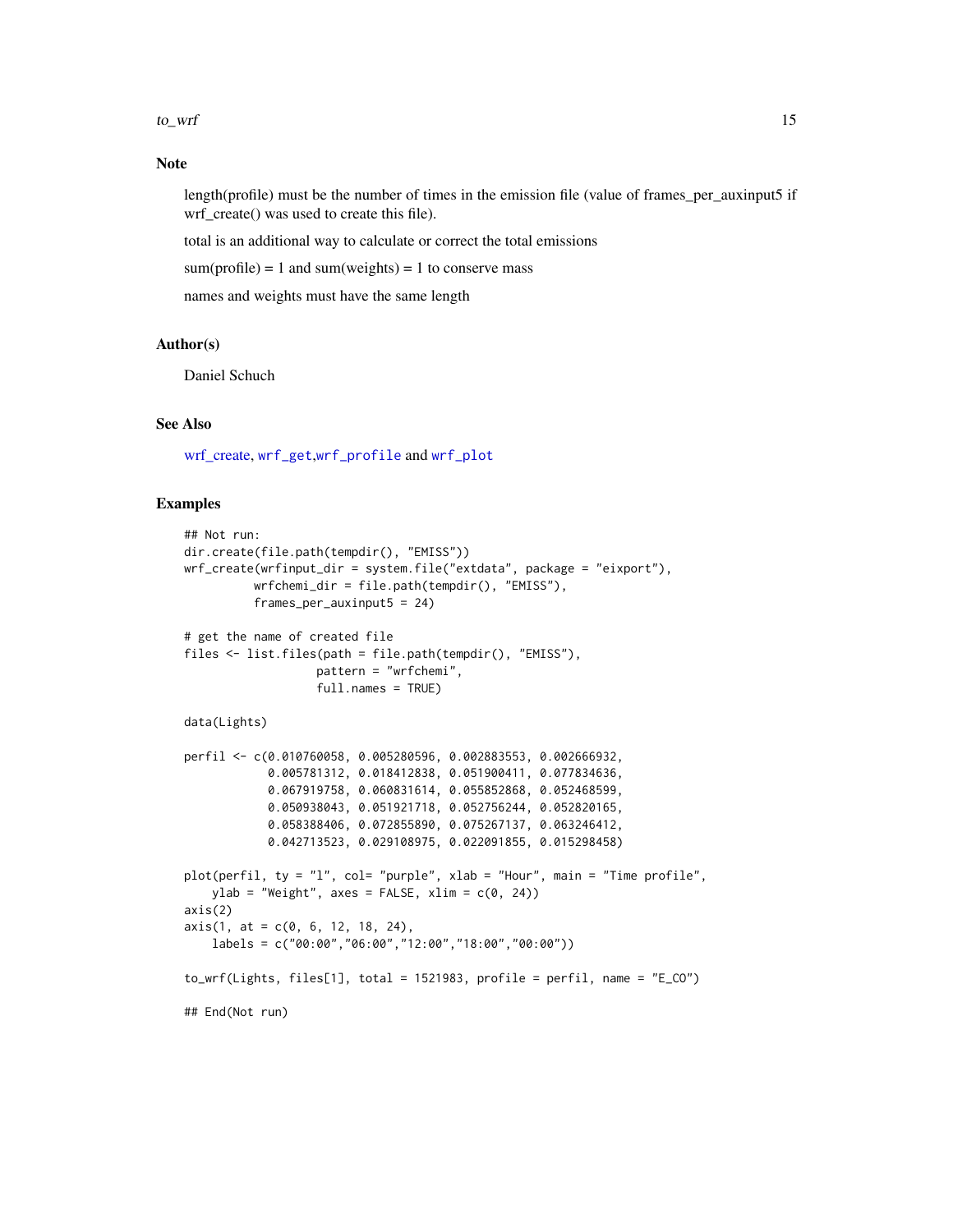<span id="page-15-0"></span>

# Description

Add values to a variable in a netCDF file, the main use is to combine different emissions like topdown emission (EmissV emissions) and inventary emission (sush as EDGAR, GAINS, RETRO, etc).

#### Usage

wrf\_add(file = file.choose(), name = NA, POL)

# Arguments

| file       | name of file interactively (default) or specified |
|------------|---------------------------------------------------|
| name       | name of the variable (any variable)               |
| <b>POL</b> | variable to be written                            |

# Author(s)

Daniel Schuch

```
{
# create the folder and emission file
dir.create(file.path(tempdir(), "EMISS"))
wrf_create(wrfinput_dir = system.file("extdata", package = "eixport"),
          wrfchemi_dir = file.path(tempdir(), "EMISS"))
# get the name of created file
files <- list.files(path = file.path(tempdir(), "EMISS"),
                     pattern = "wrfchemi",
                    full.names = TRUE)
# open, put some numbers and write
CO \leftarrow wrf\_get(file = files[1], name = "E_CO")CO[\ ] = rnorm(length(CO), mean = 5, sd = 1)
wrf_put(file = files[1], name = "E_C0", POL = CO)# open, put some different numbers and write
CO[\ ] = rnorm(length(CO), mean = 10, sd = 1)
wrf\_add(file = files[1], name = "E_CO", POL = CO)}
```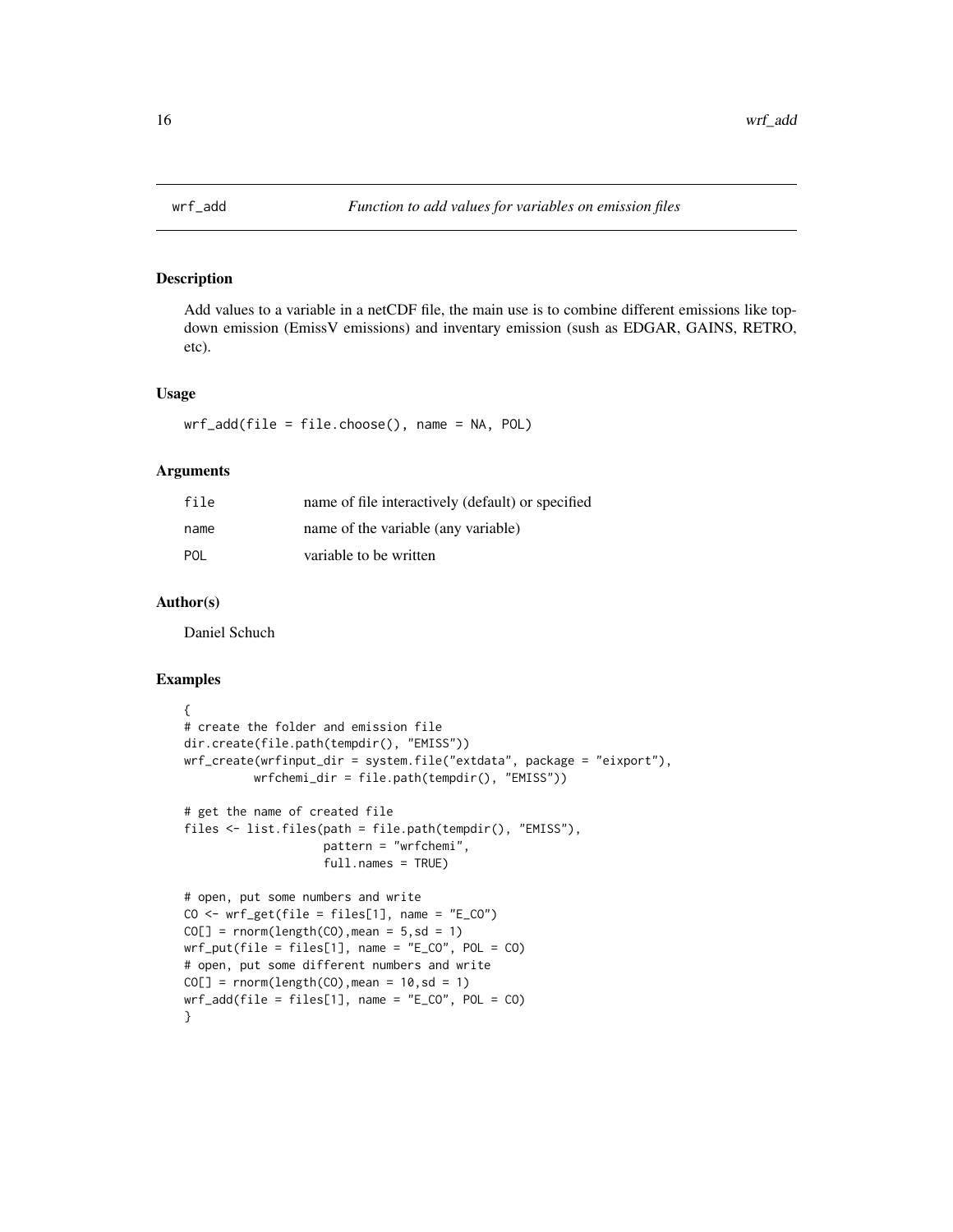<span id="page-16-1"></span><span id="page-16-0"></span>

# Description

Create WRF-chem emission files using information from the WRF initial condictions (wrfinput) file(s). The wrfinput file of the corresponding domain is read from the current folder or from the wrfinput\_dir.

There are two emission styles available: the 12 hour pair of emissions (that will be recycled by the model) using io\_style\_emissions = 1 and the date\_hour format using io\_style\_emissions =  $2$ (default).

The initial time is the original (wrfinput file) adjusted by the day\_offset argument, this argument can be useful for split the emissions into several files or for a restarted simulation. The emissions are recorded at the interval of 60 minutes (or the auxinput5\_interval\_m argument) for 1 time (or frames\_per\_auxinput5 argument times).

The variables created on output file is based on emis\_opt data or a character vector contains the species, any change in variables need to be followed by a change in the n\_aero for the correspondent number of aerosol species in the emission file (the n\_aero last variables).

Title argument will be written on global attribute TITLE, from the version 4.0 the model checks if the TITLE version contains "V4.", this can be disabled setting 'force\_use\_old\_data = .true.' on WRF namelist.input.

#### Usage

```
wrf_create(wrfinput_dir = getwd(), wrfchemi_dir = wrfinput_dir,
  domains = 1, frames_per_auxinput5 = 1, auxinput5_interval_m = 60,
  day_offset = 0, io_style_emissions = 2, kemit = 1,
  variables = "ecbmz_mosaic", n_aero = 14, COMPRESS = NA,
  force_ncdf4 = FALSE, title = "Anthropogenic emissions for WRF V4.0",
  verbose = FALSE)
```
# Arguments

| wrfinput_dir         | input folder with the writinput file(s)                                                                             |  |
|----------------------|---------------------------------------------------------------------------------------------------------------------|--|
| wrfchemi_dir         | output folder                                                                                                       |  |
| domains              | domain / domains to be process                                                                                      |  |
| frames_per_auxinput5 |                                                                                                                     |  |
|                      | value from wrf & time_control namelist.input, number of times (frames) in a<br>single emission file                 |  |
| auxinput5_interval_m |                                                                                                                     |  |
|                      | value from wrf & time_control namelist.input, interval in minutes between dif-<br>ferent times (frames) see Details |  |
| day_offset           | number of days (can be a fraction) see Details                                                                      |  |
|                      |                                                                                                                     |  |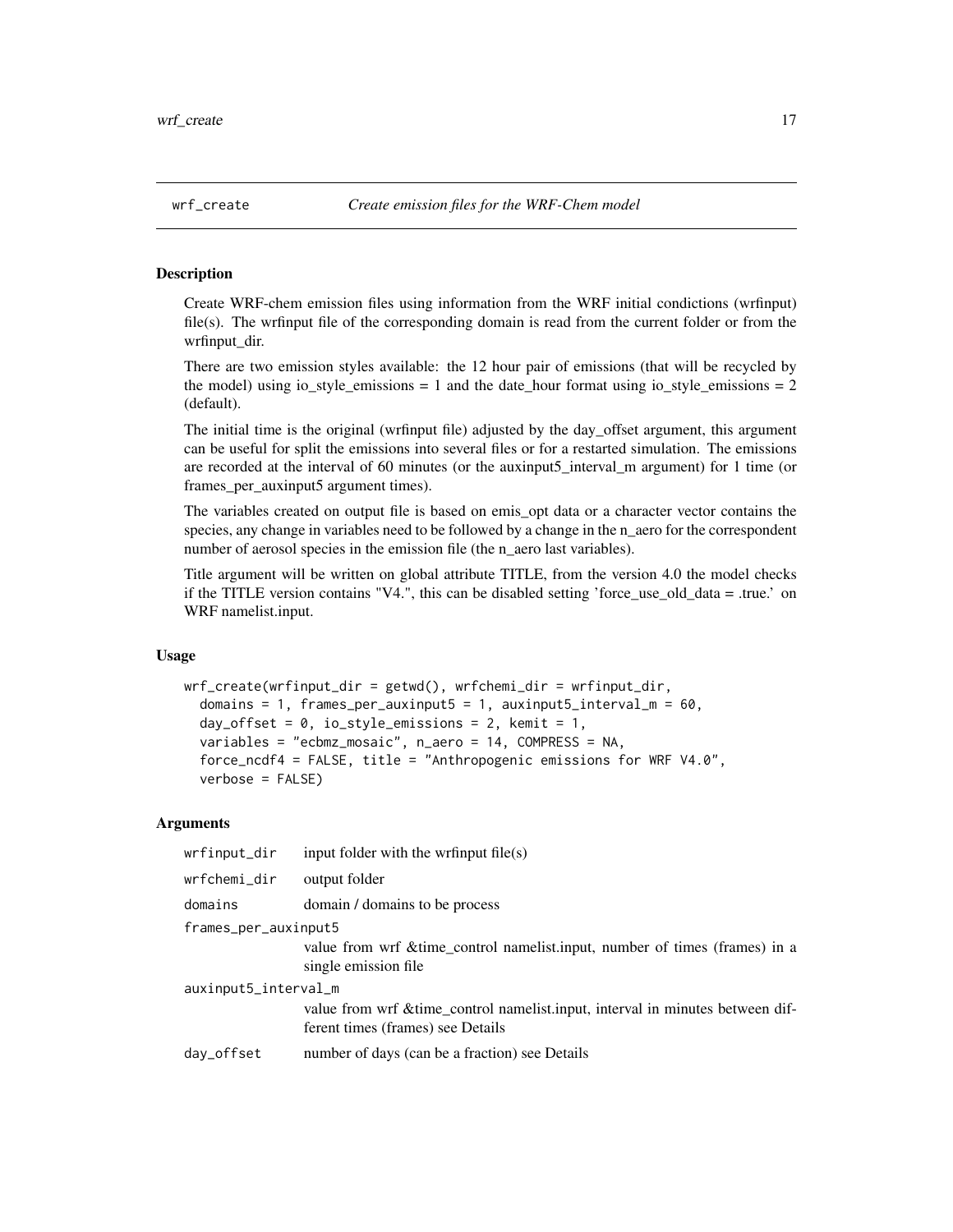# <span id="page-17-0"></span>io\_style\_emissions

|                 | from wrf & chem namelist.input see Details                                     |
|-----------------|--------------------------------------------------------------------------------|
| kemit           | from wrf & chem namelist.input, number of vertical levels of the emission file |
| variables       | emission species, can be used data (emis opt)                                  |
| n_aero          | number of aerosol species                                                      |
| <b>COMPRESS</b> | integer between 1 (least compr) and 9 (most compr) or NA for no compression    |
| force_ncdf4     | force NetCDF4 format                                                           |
| title           | TITLE attribute for the NetCDF                                                 |
| verbose         | print file info                                                                |

# Note

Using io style emissions = 1, the wrfchemi  $00z$  will be generated with day offset = 0 and wrfchemi\_12z with day\_offset = 0.5 (frames\_per\_auxinput5 and auxinput5\_interval\_m will have no effect).

Windows users may need to rename the emission files or change in namelist the defoult filename before run wrf.exe with these emission files.

# Author(s)

Daniel Schuch

# See Also

[to\\_wrf](#page-13-1) and [emis\\_opt](#page-2-1)

```
## Not run:
# Do not run
# emissions for a 1 day forecast for domains 1 and 2
dir.create(file.path(tempdir(), "EMISS"))
# emissions on date_hour style
wrf_create(wrfinput_dir = system.file("extdata", package = "eixport"),
         wrfchemi_dir = file.path(tempdir(), "EMISS"),
         domains = 1:2,
         frames_per_auxinput5 = 25,
         auxinput5_interval_m = 60,
         verbose = TRUE)
# emissions on 00z / 12z style, create the 00z
wrf_create(wrfinput_dir = system.file("extdata", package = "eixport"),
         wrfchemi\_dir = file.path(tempdir(), "EMISS"),
         domains = 1:2,
         io_style_emissions = 1,
         day_{of}fset = 0,
```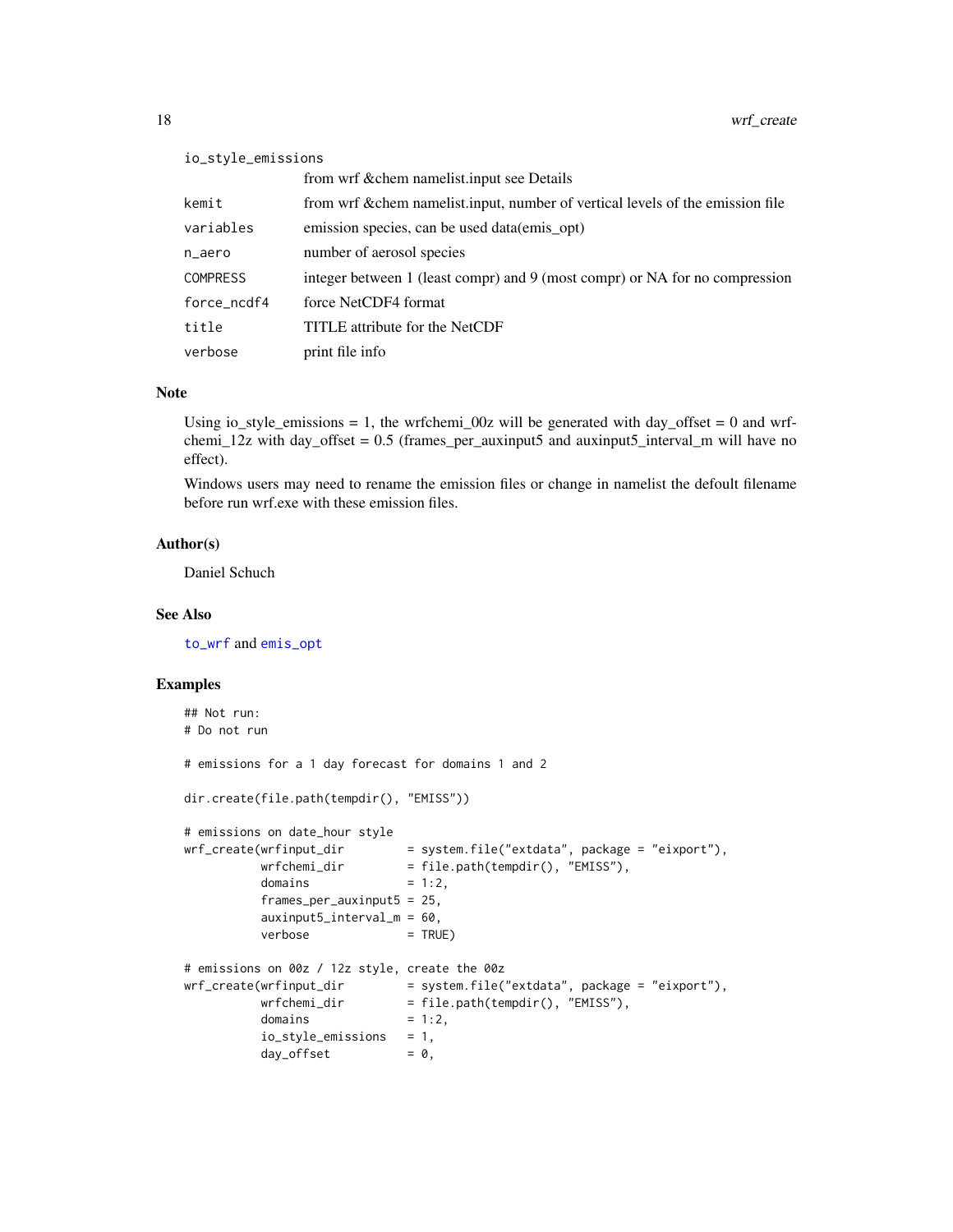#### <span id="page-18-0"></span>wrf\_get 19

```
verbose = TRUE,
           \mathcal{L}# emissions on 00z / 12z style, create the 12z
wrf_create(wrfinput_dir = system.file("extdata", package = "eixport"),
          \text{wrfchemi\_dir} = \text{file.path}(\text{tempdir}(), \text{ "EMISS"}),\text{domains} = 1:2,= 1:2,io_style_emissions = 1,
           day_offset = 0.5,
           verbose = TRUE)
## End(Not run)
```
<span id="page-18-1"></span>

wrf\_get *Function to read variables of emission files*

# Description

Read a variable

# Usage

```
wrf_get(file = file.choose(), name = NA, as_raster = FALSE,
 raster_crs = "+proj=longlat +ellps=WGS84 +datum=WGS84 +no_defs",
 raster_lev = 1, verbose = F)
```
# Arguments

| file       | name of file interactively (default) or specified |
|------------|---------------------------------------------------|
| name       | name of the variable (any variable)               |
| as_raster  | return a raster instead of an array               |
| raster_crs | crs to use if as raster is TRUE                   |
| raster lev | level for rasters from a 4D variable              |
| verbose    | display additional information                    |

# Format

array or raster object

# Author(s)

Daniel Schuch

# See Also

[wrf\\_plot](#page-20-1) and [wrf\\_put](#page-22-1)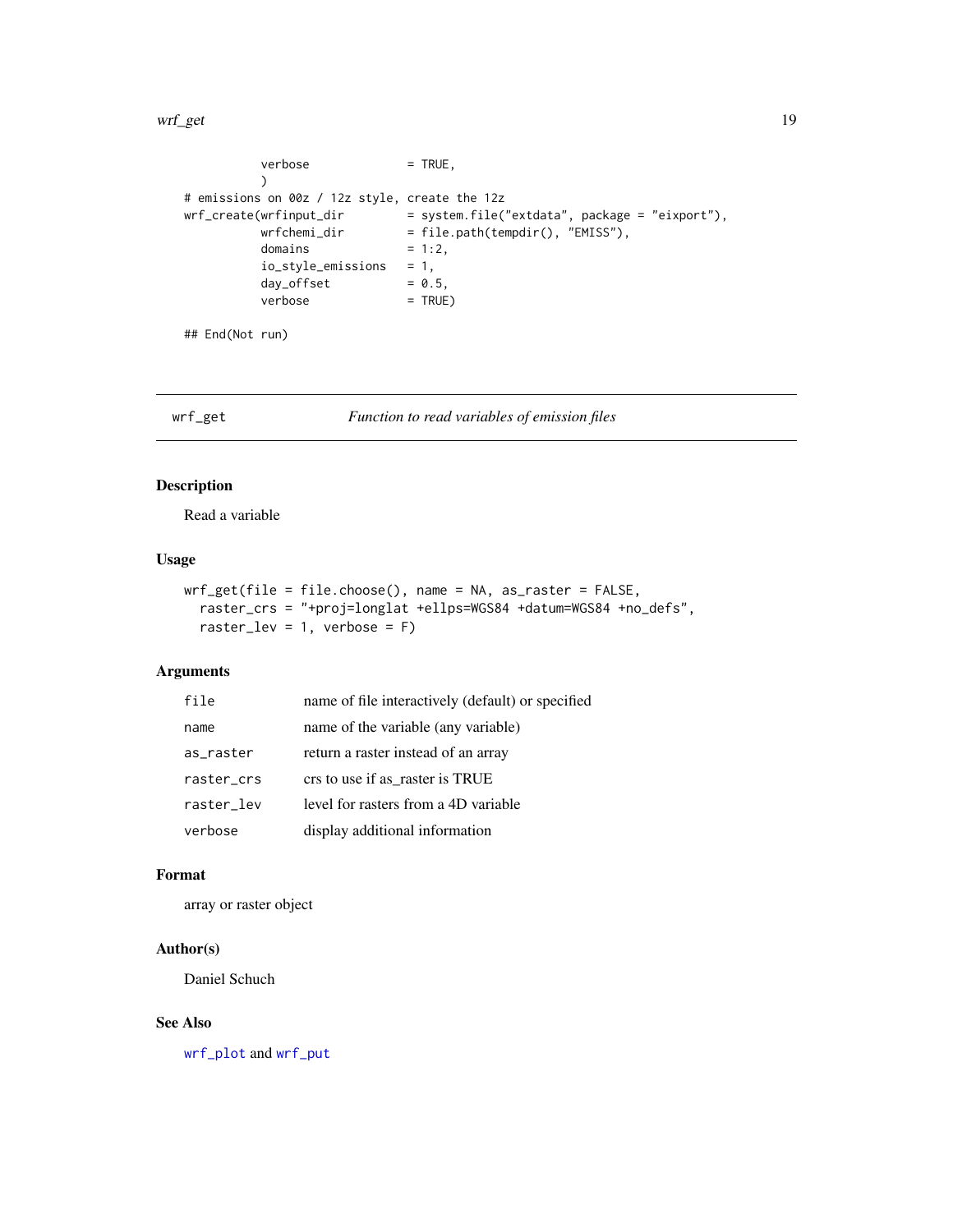# Examples

{

```
# create the folder and emission file
dir.create(file.path(tempdir(), "EMISS"))
wrf_create(wrfinput_dir = system.file("extdata", package = "eixport"),
         wrfchemi_dir = file.path(tempdir(), "EMISS"))
# get the name of created file
files <- list.files(path = file.path(tempdir(), "EMISS"),
                   pattern = "wrfchemi",
                   full.names = TRUE)
# open, put some numbers and write
CO \leftarrow wrf\_get(file = files[1], name = "E_CO")CO[] = rnorm(length(CO))
wrf_put(file = files[1], name = "E_C0", POL = CO)COr <- wrf_get(file = files[1], name = "E_CO", as_raster = TRUE)
}
```

```
wrf_grid Creates grid from wrf file
```
# Description

Return a Spatial Feature multipolygon or matrix

#### Usage

```
wrf\_grid(filewrf, type = "wrfinput", matrix = F, epsg = 4326,as\_raster = F
```
#### Arguments

| filewrf   | wrf file                                                                                                        |
|-----------|-----------------------------------------------------------------------------------------------------------------|
| type      | Type of wrf file: "wrfinput" or "geo". When type is "geo", lat long comes from<br>mass grid, XLONG_M and XLAT_M |
| matrix    | if the output is matrix or polygon (sf)                                                                         |
| epsg      | epsg code number (see http://spatialreference.org/ref/epsg/)                                                    |
| as_raster | logical, to return a raster                                                                                     |

<span id="page-19-0"></span>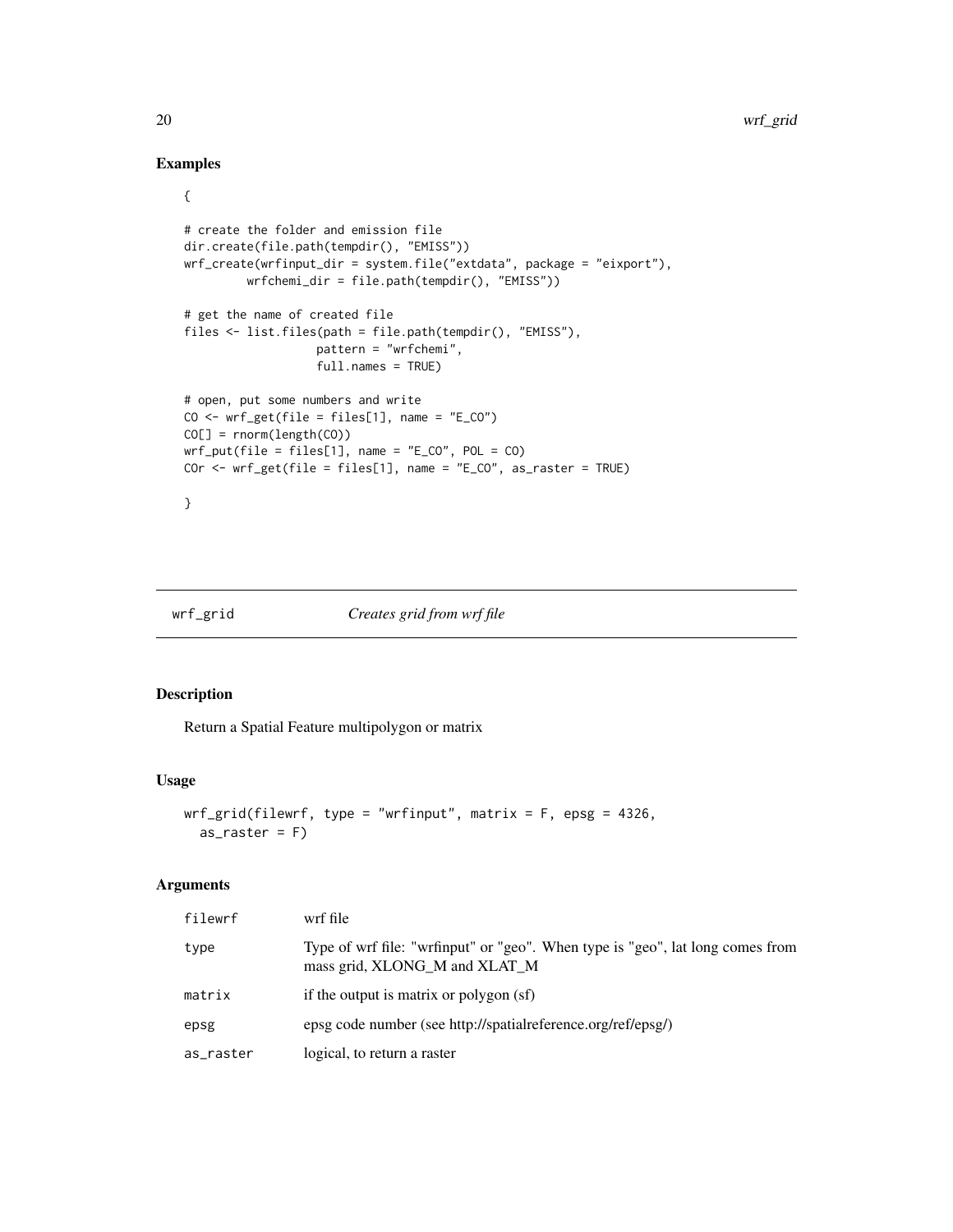#### <span id="page-20-0"></span>wrf\_plot 21

# Examples

```
{
# Do not run
wrf <- paste(system.file("extdata", package = "eixport"),
                        "/wrfinput_d02", sep="")
gwrf <- wrf_grid(wrf)
plot(gwrf, axes = TRUE)
}
```
<span id="page-20-1"></span>

# wrf\_plot *Simple plot from wrf emission file*

# Description

Create a quick plot from wrf emission file

# Usage

```
wrf\_plot(file = file.close(), name = NA, time = 1, nivel = 1,barra = T, lbarra = 0.2, col = cptcity::cpt(n = 13), verbose = T,
  ...)
```
#### Arguments

| file    | emission file name                     |
|---------|----------------------------------------|
| name    | pollutant name                         |
| time    | time from emission file                |
| nivel   | level from the emission file.          |
| barra   | barblot if TRUE                        |
| lbarra  | length of barplot                      |
| col     | color vector                           |
| verbose | if TRUE print some information         |
|         | Arguments to be passed to plot methods |

# Note

If the file contains levels (kemit>1), and one frame (auxinput5\_interval\_m = 1) time with control the level which will be ploted

In case of an error related to plot.new() margins lbarra must be adjusted

# Author(s)

Daniel Schuch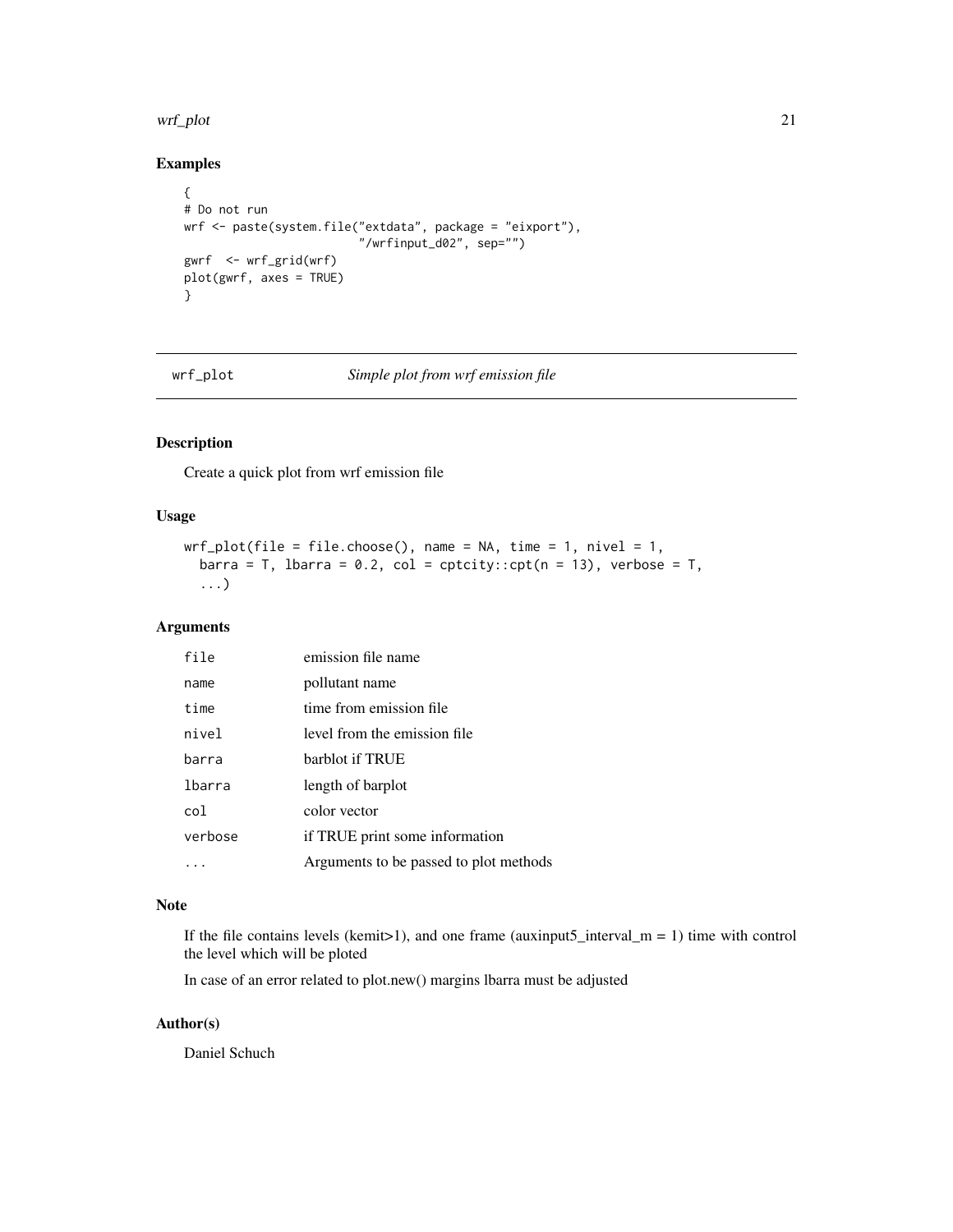# <span id="page-21-0"></span>See Also

[Lights](#page-5-1), [to\\_wrf](#page-13-1) and [wrf\\_create](#page-16-1)

#### Examples

```
{
dir.create(file.path(tempdir(), "EMISS"))
wrf_create(wrfinput_dir = system.file("extdata", package = "eixport"),
         wrfchemi_dir = file.path(tempdir(), "EMISS"))
# get the name of created file
files <- list.files(path = file.path(tempdir(), "EMISS"),
                  pattern = "wrfchemi",
                  full.names = TRUE)
# load end write some data in this emission file
data(Lights)
to_wrf(Lights, files[1], total = 1521983, name = "E_CO")
wrf_plot(files[1], "E_CO")
}
```
<span id="page-21-1"></span>wrf\_profile *Create a spatial profile from a wrf emission file and a data frame with*

# Description

returns a traffic intensity profile (based on wrf file Times) and a traffic intensity data frame

# Usage

```
wrf\_profile(x, file, adjust = 0, verbose = T)
```
# Arguments

| $\mathsf{x}$ | data.frame of intenticy of traffic by hours (rows) and weekdays (columns) |
|--------------|---------------------------------------------------------------------------|
| file         | emission file name                                                        |
| adjust       | numer of hours to advance (positive value) or delay (negative value)      |
| verbose      | display additional information                                            |

# Format

a numeric vector

# Author(s)

Daniel Schuch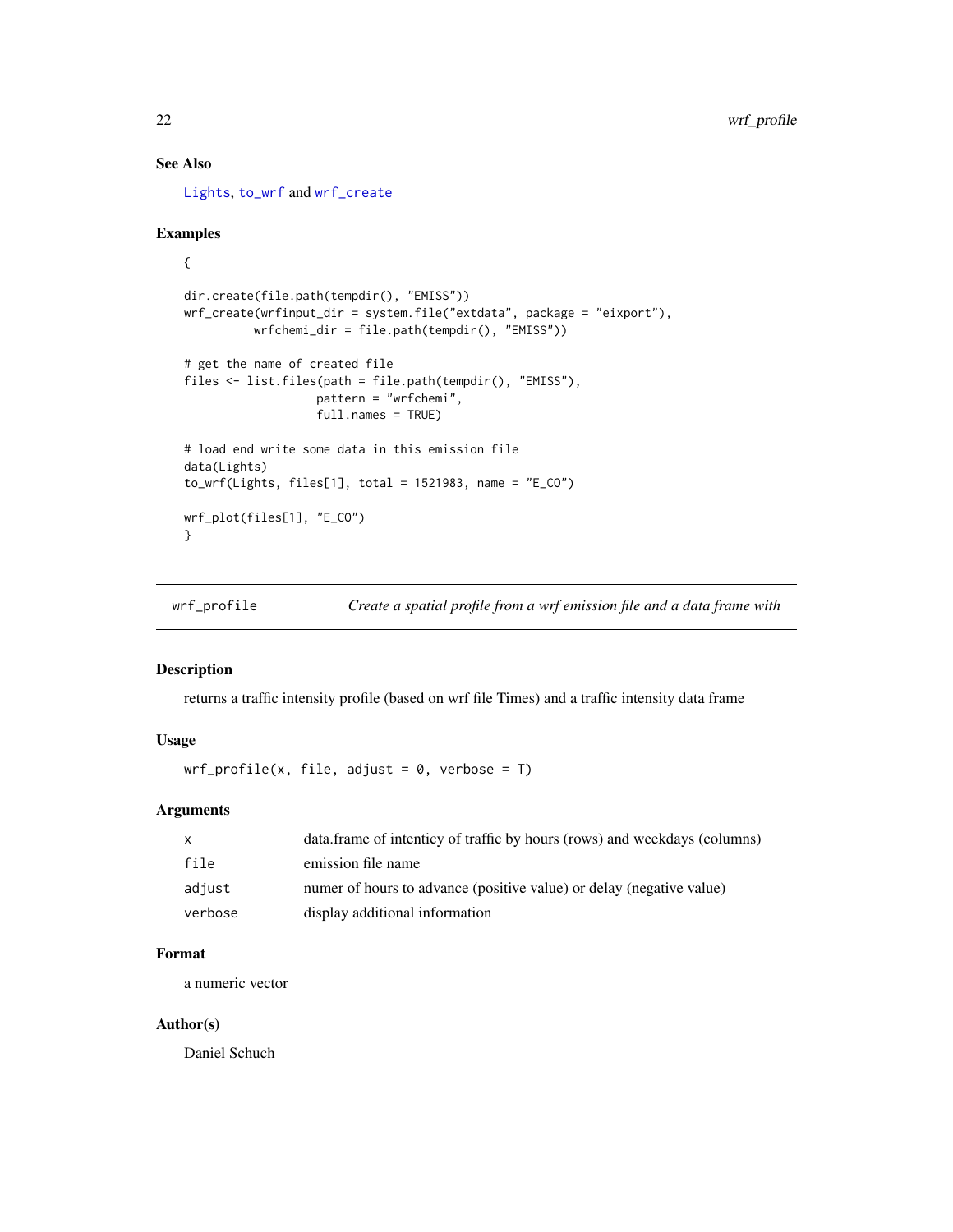<span id="page-22-0"></span>wrf\_put 23

# See Also

[wrf\\_create](#page-16-1) and [to\\_wrf](#page-13-1)

# Examples

```
## Not run:
# Do not run
# Profile based on Sao Paulo tunnel experiments
data(rawprofile)
rawprofile <- matrix(rawprofile, nrow = 24, byrow = TRUE)
rawprofile <- as.data.frame(rawprofile)
names(rawprofile) <- c("Sunday","Monday","Tuesday","Wednesday","Thursday",
                       "Friday","Saturday")
row.names(rawprofile) <- c("00:00","01:00","02:00","03:00","04:00","05:00",
                           "06:00","07:00","08:00","09:00","10:00","11:00",
                           "12:00","13:00","14:00","15:00","16:00","17:00",
                           "18:00","19:00","20:00","21:00","22:00","23:00")
print(rawprofile)
# create the folder and emission file
dir.create(file.path(tempdir(), "EMISS"))
wrf_create(wrfinput_dir = system.file("extdata", package = "eixport"),
          wrfchemi_dir = file.path(tempdir(), "EMISS"),
          frames_per_auxinput5 = 24)
files <- list.files(path = file.path(tempdir(), "EMISS"),
                    pattern = "wrfchemi",
                    full.names = TRUE)
profile <- wrf_profile(rawprofile,files[1])
plot(profile, ty="l", lty = 2, axe = FALSE,
    main = "Traffic Intensity for Sao Paulo", xlab = "hour")
axis(2)
axis(1, at = 0.5 + c(0, 6, 12, 18, 24),labels = c("00:00","06:00","12:00","18:00", "00:00"))
## End(Not run)
```
<span id="page-22-1"></span>wrf\_put *Function to write variables in emission files*

#### Description

Extract variable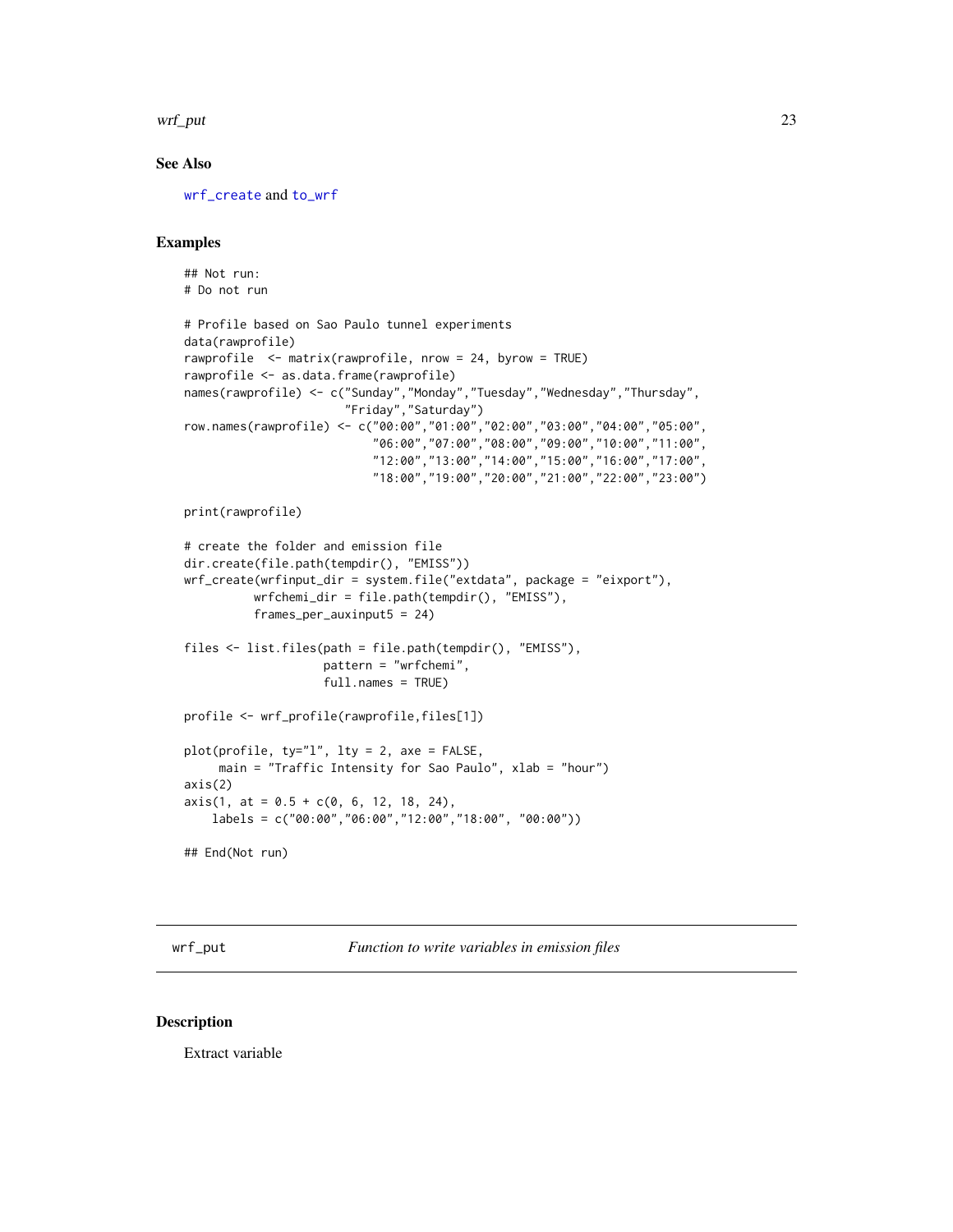# <span id="page-23-0"></span>Usage

```
wrf_put(file = filechoose(), name = NA, POL, mult = NA,verbose = F)
```
# Arguments

| name of file interactively (default) or specified |
|---------------------------------------------------|
|                                                   |
|                                                   |
|                                                   |
|                                                   |
|                                                   |

# Author(s)

Daniel Schuch

# See Also

[wrf\\_plot](#page-20-1) and [wrf\\_get](#page-18-1)

```
{
# create the folder and emission file
dir.create(file.path(tempdir(), "EMISS"))
wrf_create(wrfinput_dir = system.file("extdata", package = "eixport"),
          wrfchemi_dir = file.path(tempdir(), "EMISS"))
# get the name of created file
files <- list.files(path = file.path(tempdir(), "EMISS"),
                    pattern = "wrfchemi",
                    full.names = TRUE)
# open, put some numbers and write
CO \leftarrow wrf\_get(file = files[1], name = "E_CO")CO[] = rnorm(length(CO))
wrf_put(file = files[1], name = "E_CO", POL = CO)}
```